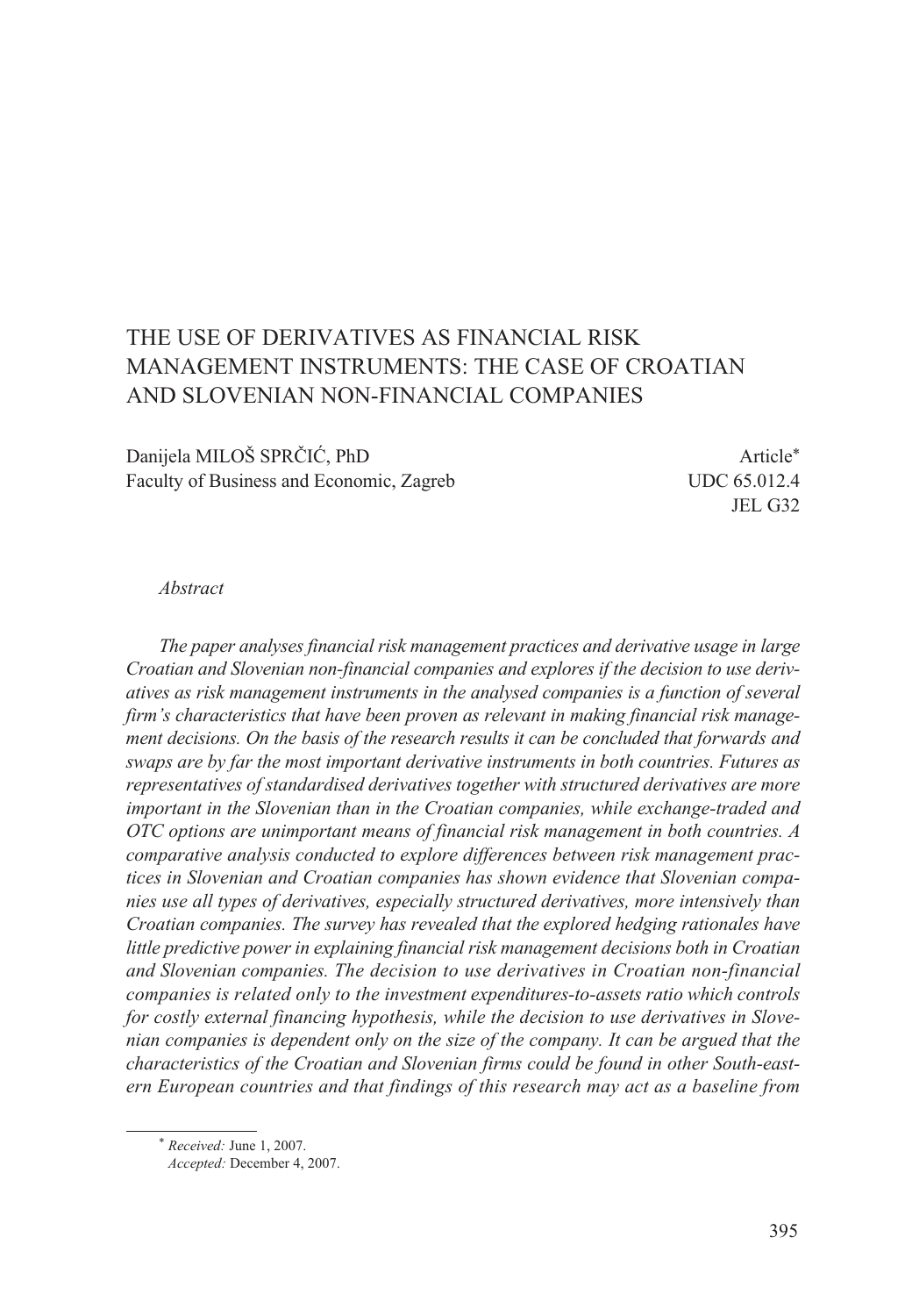*which to generalise. Therefore, the survey results analysed in this paper also suggest a broader comparison across countries in the region. The advantage of this work is that it provides an impetus for further research to move beyond the existing hedging rationales, which have proven inadequate in explaining financial risk management decisions in the Croatian and Slovenian companies.*

*Key words: financial risk management, financial risk management instruments, derivative instruments, derivative market development, hedging rationales, large non-financial companies* 

#### **1 Introduction**

Financial risks - the risks to a corporation which emerge from the price fluctuations directly or indirectly influence the value of a company.1 A combination of greater deregulation, international competition, interest rates and foreign exchange rate volatility, together with commodity price discontinuities starting in the late 1960s, heightened corporate concerns, which have resulted in increased importance of financial risk management in the decades that followed. Whether it is a multinational company and its exposure to exchange rate changes, a transportation company and the price of fuel, or a highly leveraged company and its interest rate exposure, the manner and extent of managing such risks has often played a major role in the success or failure of a business. Therefore, it could be argued that financial risk management is one of the most important corporate functions as it contributes to the realisation of the company's primary goal – stockholder wealth maximisation.

Financial risk management can be conducted in two rather distinct ways. The first approach is to employ a diversification strategy in the portfolio of businesses operated by the firm, while the second strategy is the firm's engagement in financial transactions. In the case of diversification, which was once a popular risk management strategy, firms that are concerned about the volatility of their earnings have turned to the financial markets. This is because the financial markets have developed more direct approaches to risk management that transcend the need to directly invest in activities that reduce volatility. The task of financial risk management has been facilitated by the increasing availability of a variety of derivative instruments to transfer financial price risks to other parties.

This paper explores whether large Croatian and Slovenian non-financial companies are aware of the importance of financial risk management, and if they are, what kind of risk management instruments they use in order to protect their earnings and cash-flows from the adverse price, interest-rate and exchange-rate fluctuations. This evidence is important for evaluating the overall risk characteristics of firms that use different hedging instruments, which is of interest to bankers, investors, the monetary authorities, and to scholars as well. The evidence is also important as it indicates the stage of development of derivative markets in countries under analysis. We have explored how many companies in both coun-

<sup>&</sup>lt;sup>1</sup> The analysis of financial risks conducted in this paper includes interest-rate risk, exchange-rate risk and commodity price risk.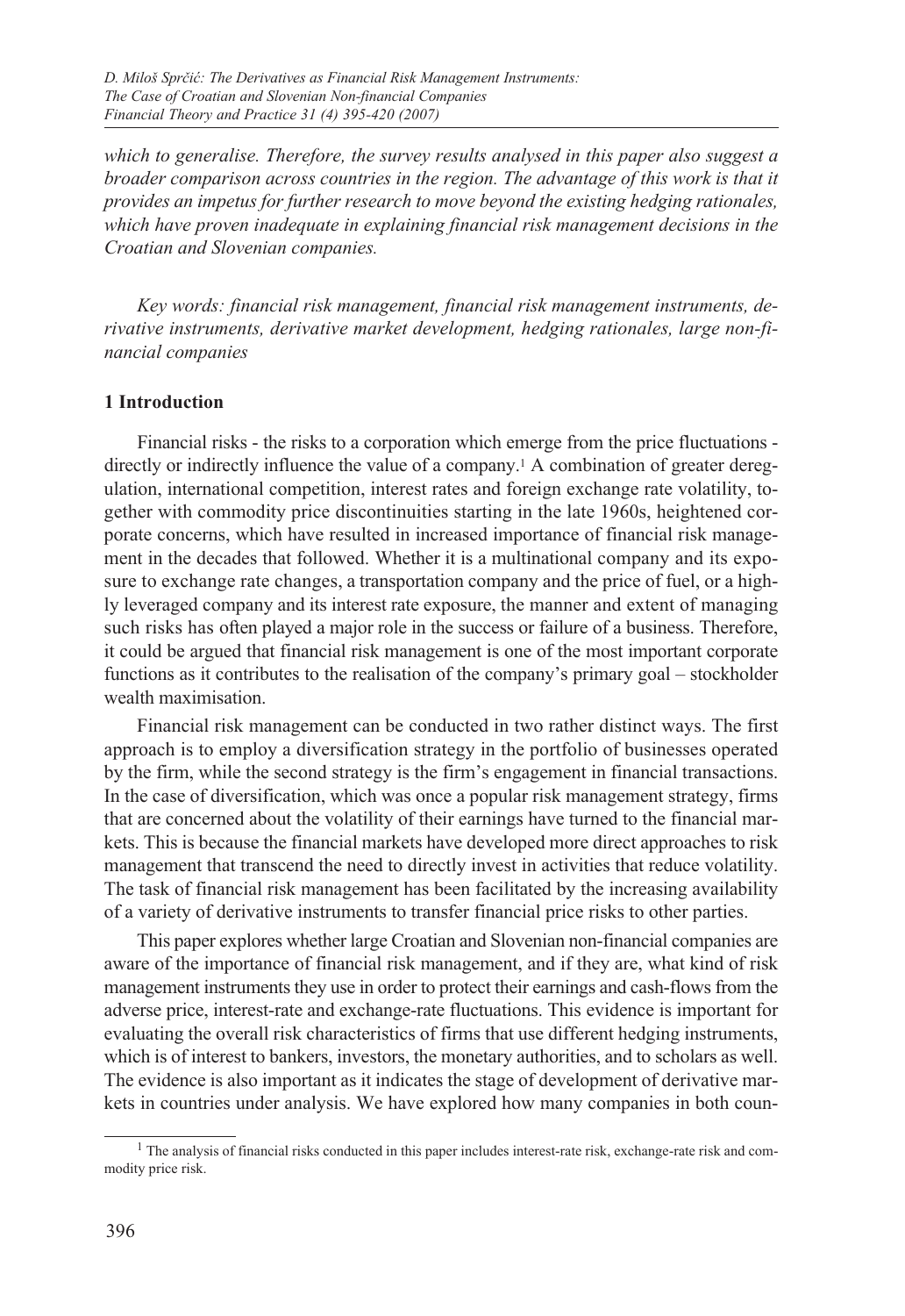tries manage financial risks, whether they manage all three types of financial risks and what kind of risk management strategies they use. We have also investigated the reasons why Croatian and Slovenian companies do not hedge by using derivative instruments. Additionally, the paper analyses if the decision to use derivatives as risk management instruments in Croatian and Slovenian companies is a function of several firm's characteristics that have been proven as relevant in making financial risk management decisions.

We have also tested assumptions that refer to the differences in risk management practices between Croatia and Slovenia. These two countries have been chosen for a comparative analysis as they had followed similar economic and political patterns for more than 70 years. After declaring independence in 1991, they have started to develop their own economies. Since the break-up of Yugoslavia and the Wars of Yugoslav Succession that affected the country from 1991 to 1995, Croatia's economic performance has fallen short of its potential. The disruptions caused by the War and the lack of competitiveness in many export sectors led to a decline in traditional industries like base metals, textile, wood and food industries. Only in the recent past has the economy begun to show its potential, with tourism, banking and public investment leading the way (EIU, 2006). Progress in enterprise restructuring through the ending of the privatisation process, SMEs development and export promotion, together with the EU accession process should accelerate the future growth and prosperity of Croatia as well as the country's economic and structural reforms. Overall, it could be concluded that Croatia's economy remains vulnerable to external shocks, in view of its reliance on the tourism sector, and also the weakness of its merchandise export sectors. In contrast to Croatia, Slovenia was spared any significant involvement in ethnically-based conflicts. With Slovenia's strong economy and low unemployment rates, as well as the establishment of a stable democracy since its independence, the country was regarded as one of the better prepared EU candidate countries and one of the least corrupt countries in Europe. Today, it is one of the best economic performers in Central and Eastern Europe, with a GDP per capita estimated at 13 534 US dollars in 2005 (EIU, 2006). Regarding the economic relations between two countries, Slovenia is among Croatia's major export and import partners, whereas Croatia is only a major export partner to Slovenia but not a major import partner. Slovenia is more oriented towards trade with the EU members – roughly two-thirds of Slovenia's trade is with the  $EU$  – which makes Germany, Italy, France and Austria its major import partners. It can be seen from the analysis presented above that, in spite of a similar starting position after the dissolution of Yugoslavia, Slovenia has achieved much better results than Croatia during the last fifteen years. Therefore, besides other objectives, this research explores whether financial risk management, as one of the most important objectives of modern corporate strategy, is more developed among the Slovenian than among Croatian companies.

The results in this paper derive from written surveys including 49 Croatian and 41 Slovenian large non-financial companies. The paper focuses primarily on the demand side of derivative markets and does not cover the supply side. This could be seen as a limitation of our research, but it also indicates avenues for future research. Regarding the supply side of the market, the survey has revealed that commercial banks are by far the primary sources of derivatives transactions for 73.4 per cent of the Slovenian and 87.5 per cent of the Croatian respondents that hedge financial risks. Investment banks, insurance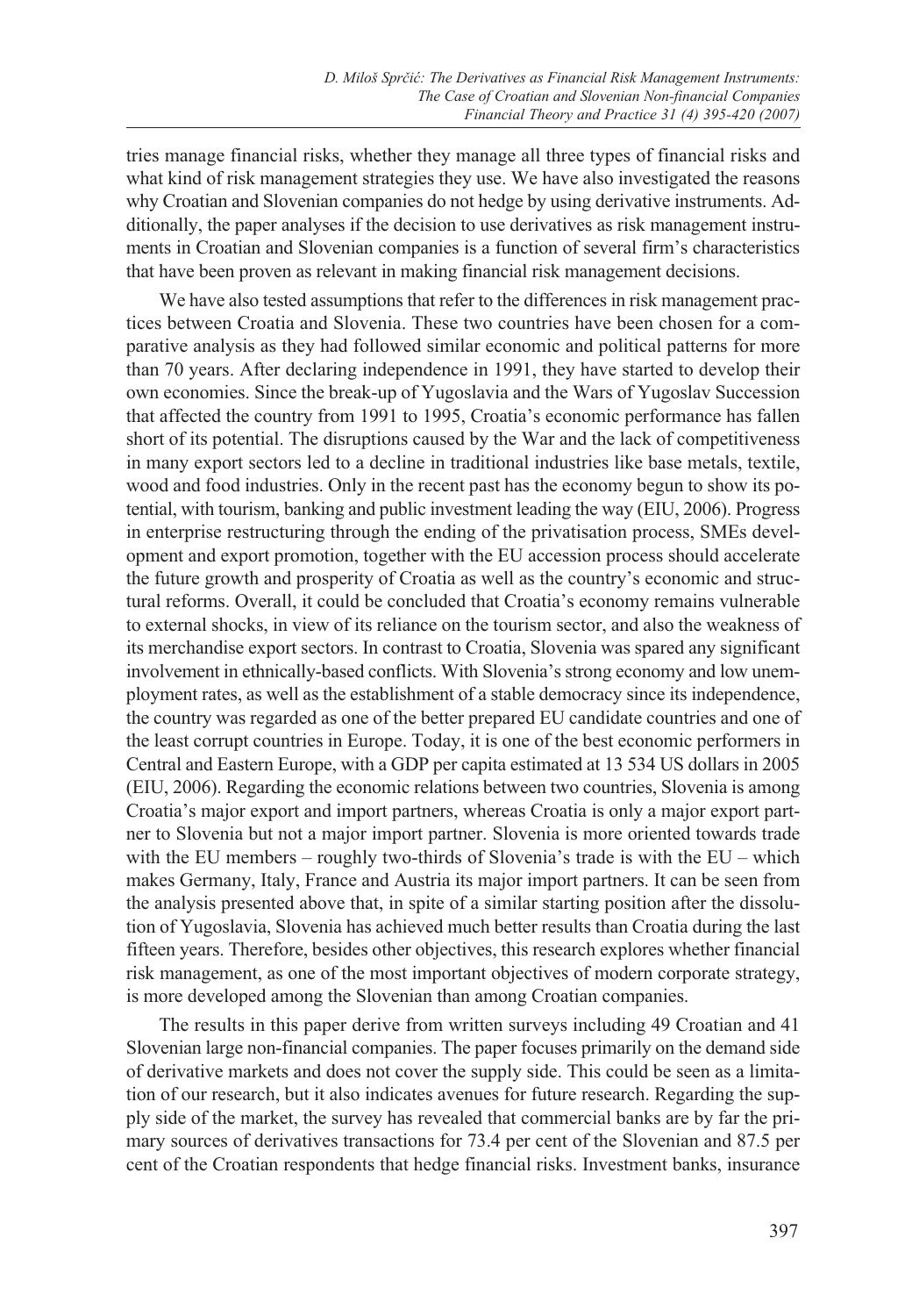companies and stock exchange/brokerage houses are not very important sources of derivative transactions, and very few analysed firms in both countries use them as counterparties. On the basis of this result it can be concluded that the exchange-traded derivative products have substantially smaller percentages of adoption. The greater use of over-thecounter products offered by commercial banks is probably attributable to their flexibility and convenience. Since the respondent firms are mostly large corporations that can trade in wholesale markets, custom-made over-the-counter products are likely to fit their specific needs better. We believe that companies' business needs are already well covered by the more common, plain-vanilla products such as forward contracts, over-the-counter options, and swaps. Additionally, an interesting finding revealed by managers that points out issues on the supply side of the market in Croatia regards the insufficient supply of risk management instruments offered by financial institutions. Respondents have marked this issue as a very important reason for not hedging financial risks in their companies. Therefore, it can be argued that, in spite of an increasing number of Croatian non-financial companies that are aware of the importance of financial risk management, a lack of suitable instruments offered to them by the domestic financial industry becomes the main reason why many companies do not use derivatives when managing risks. As already mentioned, the above mentioned issues provide a guideline for further research which will focus more on the supply side of derivative markets in Croatia and Slovenia.

## **2 Literature review**

Before derivatives markets were truly developed, the means for dealing with financial risks were few and financial risks were largely outside managerial control. Few exchange-traded derivatives did exist, but they allowed corporate users to hedge only against certain financial risks, in limited ways and over short time horizons. Companies were often forced to resort to operational alternatives like establishing plants abroad, in order to minimise exchange-rate risks, or to the natural hedging by trying to match currency structures of their assets and liabilities (Santomero, 1995). Allen and Santomero (1998) wrote that, during the 1980s and 1990s, commercial and investment banks introduced a broad selection of new products designed to help corporate managers in handling financial risks. At the same time, the derivatives exchanges, which successfully introduced interest rate and currency derivatives in the 1970s, have become vigorous innovators, continually adding new products, refining the existing ones, and finding new ways to increase their liquidity. Since than, markets for derivative instruments such as forwards and futures, swaps and options, and innovative combinations of these basic financial instruments, have been developing and growing at a breathtaking pace.2 The range and quality of both exchangetraded and OTC derivatives, together with the depth of the market for such instruments, have expanded intensively. Consequently, the corporate use of derivatives in hedging interest rate, currency, and commodity price risks is widespread and growing. It could be said that the derivatives revolution has begun. The emergence of the modern and innovative derivative markets allows corporations to insulate themselves from financial risks, or to modify them (Hu, 1995; 1996). Therefore, under these new conditions, shareholders

<sup>2</sup> E.g. caps, floors, collars, cylinder options, synthetic options, synthetic forwards, participating forwards, etc.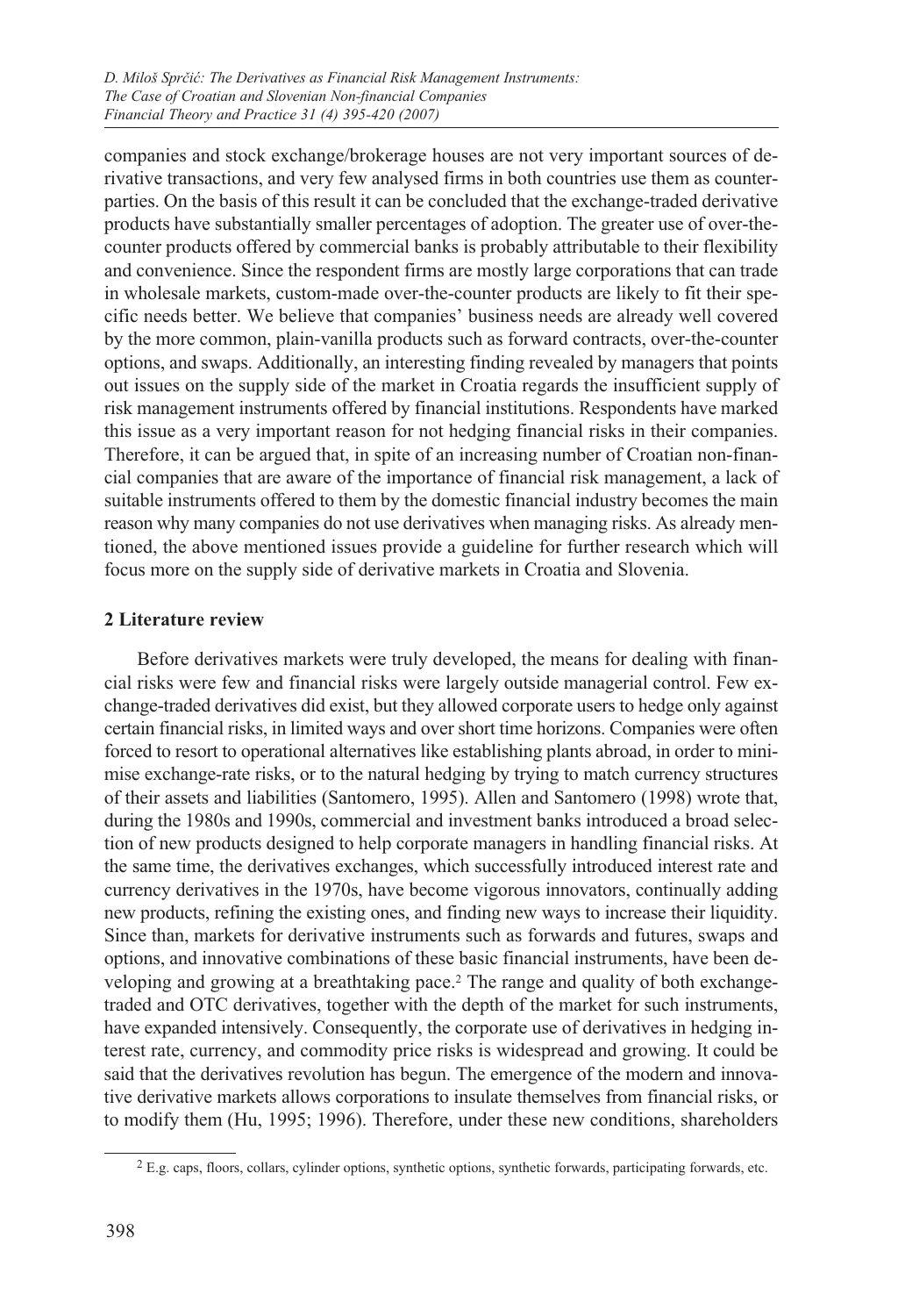and stakeholders increasingly expect company's management to be able to identify and manage exposures to financial risks.

It was long believed that corporate risk management was irrelevant to the value of the firm and the arguments in favour of the irrelevance were based on the Capital Asset Pricing Model (Sharpe, 1964; Lintner, 1965; Mossin, 1966) and the Modigliani-Miller theorem (Modigliani and Miller, 1958). One of the most important implications of CAPM is that diversified shareholders should care only about the systematic component of total risk. On the surface this may imply that managers of firms who are acting in the best interests of shareholders should be indifferent about the hedging of risks that are non-systematic. Miller and Modigliani's proposition supports the CAPM findings. The conditions underlying MM propositions also imply that decisions to hedge corporate exposures to interest rate, exchange rate and commodity price risks are completely irrelevant because stockholders already protect themselves against such risks by holding well-diversified portfolios.

However, it is apparent that managers are constantly engaged in hedging activities that are directed towards reduction of non-systematic risk. As an explanation for this clash between theory and practice, imperfections in the capital market are used to argue for the relevance of corporate risk management function. Studies that test the relevance of derivatives as risk management instruments generally support the expected relationships between the risks and firm's characteristics. Stulz (1984), Smith and Stulz (1985) and Froot, Scharfstein and Stein (1993) constructed the models of financial risk management. These models predicted that firms attempted to reduce the risks arising from large costs of potential bankruptcy, or had funding needs for future investment projects in the face of strongly asymmetric information. In many instances, such risk reduction can be achieved by the use of derivative instruments.

Campbell and Kracaw (1987), Bessembinder (1991), Nance, Smith and Smithson (1993), Dolde (1995), Mian (1996), as well as Getzy, Minton and Schrand (1997) and Haushalter (2000) found empirical evidence that firms with highly leveraged capital structures are more inclined to hedging by using derivatives. The probability of a firm to encounter financial distress is directly related to the size of the firm's fixed claims relative to the value of its assets. Hence, hedging will be more valuable the more indebted the firm, because financial distress can lead to bankruptcy and restructuring or liquidation - situations in which the firm faces direct costs of financial distress. By reducing the variance of a firm's cash flows or accounting profits, hedging decreases the likelihood, and thus the expected costs, of financial distress (see: Mayers and Smith, 1982; Myers, 1984; Stulz, 1984; Smith and Stulz, 1985; Shapiro and Titman, 1998). The argument of reducing the expected costs of financial distress implies that the benefits of risk management should be greater the larger the fraction of fixed claims in the firm's capital structure.

The results of the empirical studies suggest that the use of derivatives and risk management practices are broadly consistent with the predictions from the theoretical literature, which is based upon value-maximising behaviour. By hedging financial risks such as currency, interest rate and commodity risk, firms can decrease cash flow volatility. By reducing the cash flow volatility, firms can decrease the expected financial distress and agency costs, thereby enhancing the present value of expected future cash flows. In addition, reducing cash flow volatility can improve the probability of having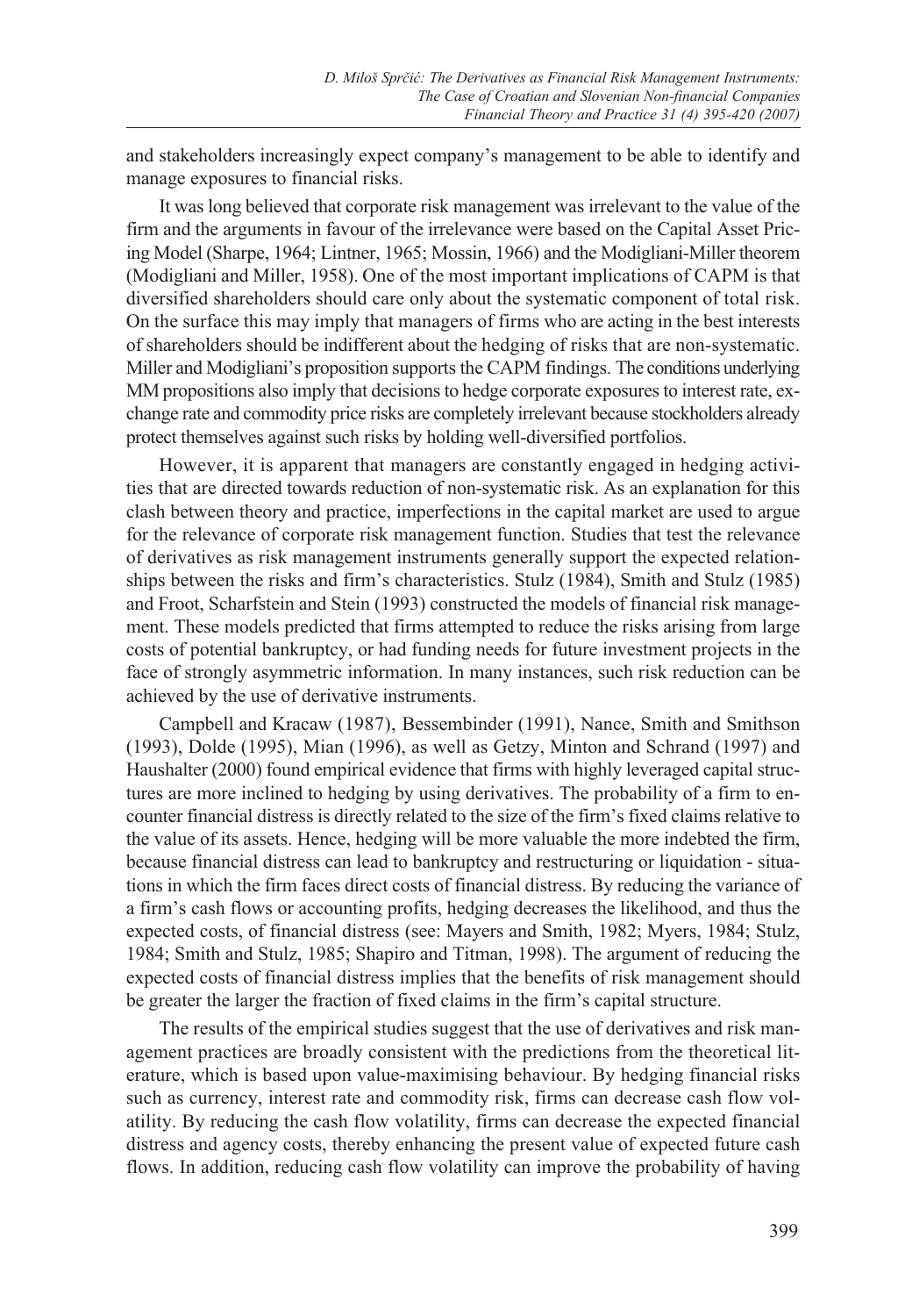sufficient internal funds for planned investments, (e.g. see: Stulz, 1984; Smith and Stulz, 1985; Froot, Scharfstein and Stein, 1993; 1994) eliminating the need to either cut profitable projects or bear the transaction costs of external funding. The main hypothesis is that, if access to external financing (debt and/or equity) is costly, firms with investment projects requiring funding will hedge their cash flows to avoid a shortfall in own funds, which could precipitate a costly visit to the capital markets. An interesting empirical insight based on this rationale is that firms with substantial investment opportunities that are faced with high costs of raising funds under financial distress will be more motivated to hedge against risk exposure than average firms. This rationale has been explored by numerous scholars, among others by Hoshi, Kashyap and Scharfstein (1991), Bessembinder (1991), Dobson and Soenen (1993), Froot, Scharfstein and Stein (1993), Getzy, Minton and Schrand (1997), Gay and Nam (1998), Minton and Schrand (1999), Haushalter (2000), Mello and Parsons (2000), Allayannis and Ofek (2001) and Haushalter, Randall and Lie (2002). The results of the studies mentioned above confirm that companies using derivative instruments to manage financial risks are more likely to have larger investment opportunities.

The results of empirical studies have also proven that the benefits of risk management programs depend on the company size. Nance, Smith and Smithson (1993), Dolde (1995), Mian (1996), Getzy, Minton and Schrand (1997) and Hushalter (2000) argue that larger firms are more likely to hedge and use derivatives. One of the key factors in the corporate risk management rationale pertains to the costs of engaging in risk-management activities. The hedging costs include the direct transaction costs and the agency costs of ensuring that managers transact appropriately.<sup>3</sup> The assumption underlying this rationale is that there are substantial economies of scale or economically significant costs related to derivatives use. Indeed, for many firms (particularly smaller ones), the marginal benefits of hedging programs may be exceeded by marginal costs. This fact suggests that there may be sizable set-up costs related to operating a corporate risk-management program. Thus, numerous firms may not hedge at all, even though they are exposed to financial risks, simply because it is not an economically worthwhile activity. On the basis of empirical results, it can be argued that only large firms with sufficiently large risk exposures are likely to benefit from formal hedging programs.

## **3 Methodology and Data Collection**

Empirical research was conducted on the largest Croatian and Slovenian non-financial companies and the criteria for selecting companies in the sample were similar for both countries. The Croatian companies needed to meet two out of three conditions re-

<sup>&</sup>lt;sup>3</sup> Transaction costs of hedging include the costs of trading, as well as substantial costs of information systems needed to provide the data necessary to decide on the appropriate hedging methods. For forwards, futures, options, and swaps, this cost consists of out-of-pocket costs such as brokerage fees and the implicit cost of bid-ask spreads. Then, there are agency costs involved in such activities, which include the costs of internal control systems to run the hedging program. These include the problems associated with the speculation opportunities offered to participants in derivative and other markets. Scandals that have occurred in Metalgesellschaft, Barings Bank and other firms where large amounts of money were lost are extreme examples of these agency costs. Due to these scandals, there is more oversight at the corporate board level, and companies have been devoting more resources to ensure that hedging programs are better controlled (Allen and Santomero, 1998).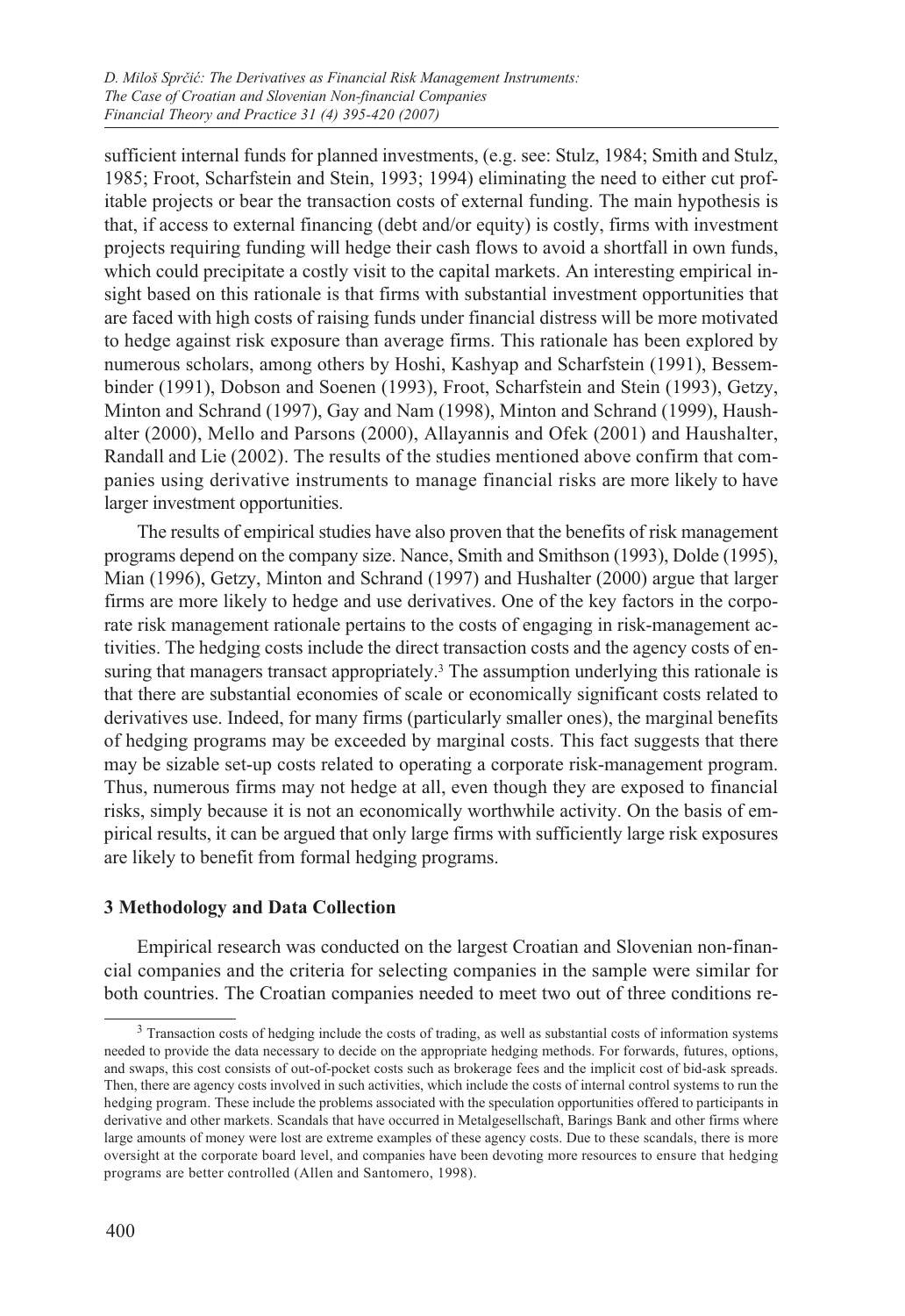quired by the Croatian Accounting Act<sup>4</sup> that related to large companies, while the Slovenian companies were included in the sample if they met two out of three conditions required by the Slovenian Company Act<sup>5</sup> related also to large companies. A list of the largest 400 Croatian companies in the year 20056 has been used and 157 companies meeting the required criteria were selected in the sample. In the case of the Slovenian companies, GVIN7 electronic database was used and, on the basis of selected criteria, 189 companies were chosen for further analysis. The primary advantage of these samples was that the evidence could be generalised to a broad class of firms in different industries. Research was conducted on large non-financial companies because such companies were supposed to have developed their risk management functions. Financial firms were excluded from the sample because most of them were also market makers, hence their motivation to use derivatives might be different from the motivations of non-financial firms.

Data were collected from two sources: annual reports and notes to the financial statements for the fiscal year 2005, and through the survey. At the beginning of September 2006, a questionnaire was mailed to Croatian and Slovenian managers involved in making decisions on financial risk management. It was constructed to explore how many companies managed financial risks by using derivatives and which types of derivatives instrument were employed by the analysed companies. Additionally, a part of the questionnaire referred to those companies that classified themselves as non-users of derivatives in order to find the reasons for not managing financial risks. In the case of Croatia, only 19 companies responded by the end of September, so that a follow-up letter was sent to the non-respondents. Sending a follow-up letter encouraged an increase in the response rate from 12 to 31 percent. In the case of Slovenian companies, 41 companies responded to the questionnaire without any additional contact with potential respondents, creating a response rate of 22 percent. An adequate response rate is a problem that has often occurred in survey-based studies. The accomplished response rates regarding both the Croatian and Slovenian samples were sufficient for statistical generalisation (e.g. the response rate of the 1998 Wharton survey of derivative usage, as reported in Bodnar, Hayt and Marston (1998) was 21 per cent). However, it is important to mention that the inability to compare the survey results to the data of non-responding companies should be treated as a limitation of this research.

The survey data were statistically analysed by using both univariate and multivariate analysis. Descriptive statistics has been presented giving an insight into risk management practices of firms in both samples. Then, by using independent sample t-test, the differences between means for Slovenian and Croatian derivative users and nonusers have been explored. Independent sample t-test enables a calculation of statistically

<sup>4</sup> In Croatian: Zakon o računovodstvu, NN 146/05.

<sup>5</sup> In Slovene: Zakon o gospodarskih družbah, UL 15/05.

<sup>6</sup> The list has been published in a special edition of Privredni vjesnik.

 $7$  www.GVIN.com is intended for both synthetic business overview of individual companies or industries and for extremely sophisticated analysis. GVIN.com data cover 3 main information domains: market information, Slovenian companies, and management and governance. In this research the domain "Slovenian companies" has been used, which enabled the analysis of more than 220,000 companies and selection of a research sample.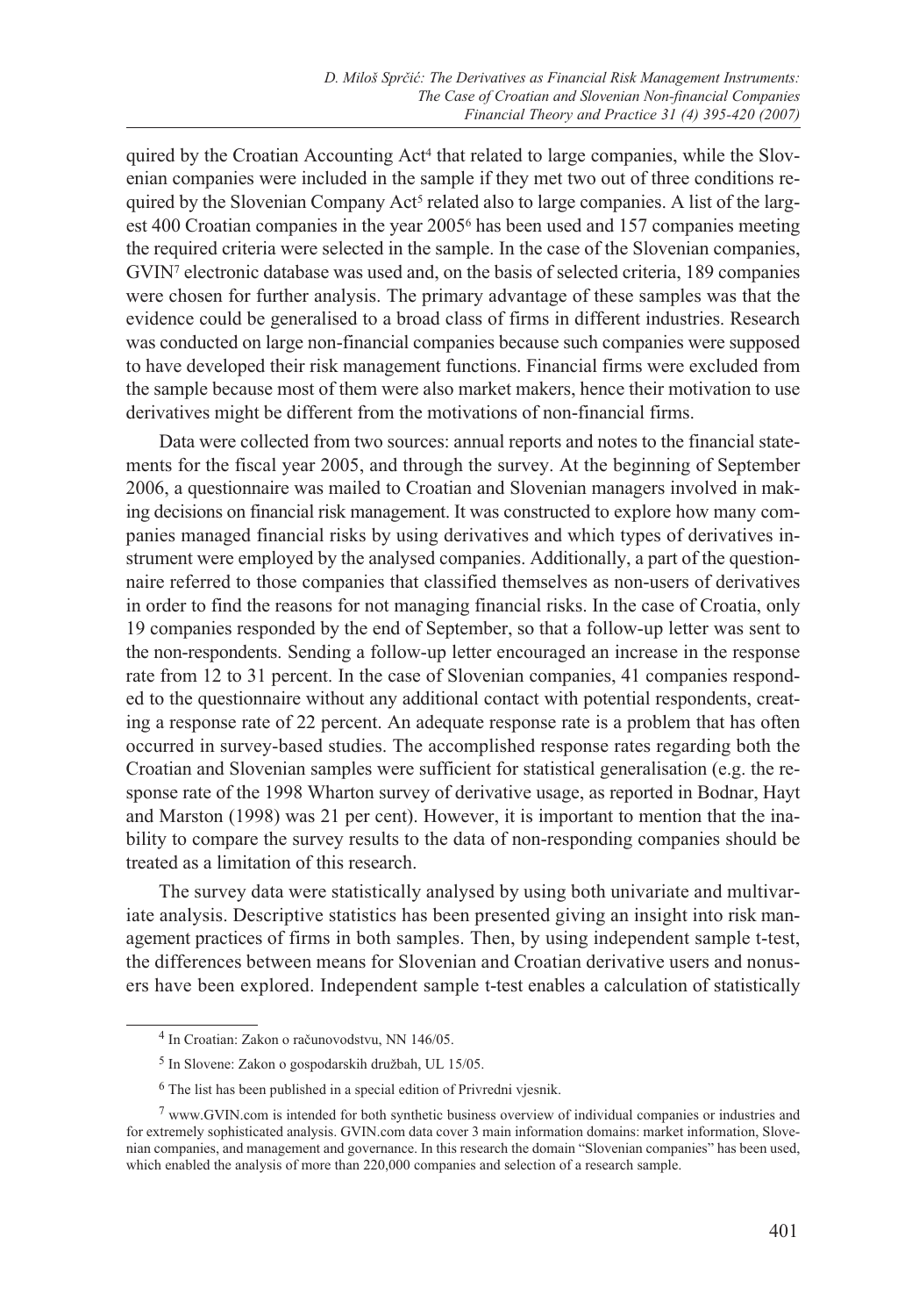significant differences between small and mutually unrelated parametric samples (Bryman and Cramer, 1997). Both Slovenian and Croatian research samples were small, unrelated and parametric. In addition, research data were of a non-categorical nature (interval/ratio data); therefore the t-test was found as the most suitable for univariate analysis. Additionally, correlation analysis was conducted by calculating Pearson's correlation coefficient as the most common measure of linear correlation when variables are of an interval/ratio nature. Regarding the multivariate analysis, binominal logistic regression was estimated to distinguish between the possible explanations for the decision to use derivatives. Binomial (or binary) logistic regression has been selected because this form of regression is used when the dependent variable is a dichotomy (limited, discrete and not continuous) and the independents are of any type (Hosmer and Lemeshow, 1989; Rice, 1994; Allison, 1999; Menard, 2002). Besides the fact that the dependent variable in this research is discrete and non-continuous, logistic regression has been chosen because it enables the researcher to overcome many restrictive assumptions of the OLS regression<sup>8</sup>. A comparative analysis has also been employed as a method used to compare the results of empirical research conducted on the Croatian and Slovenian companies. The comparative analysis has been designed as compare-and-contrast work (Walk, 1998) in which results for both countries were weighted equally trying to find crucial differences as well as commonalities in financial risk management practices employed by the Croatian and Slovenian companies.

## *3.1 Research Hypothesis*

Based on the arguments arising from the literature review, several hypotheses have been proposed. Firstly, it is argued that derivatives use can increase the value of the firm by reducing the costs associated with financial distress and costly external financing. The argument of reducing the expected costs of financial distress implies that the benefits of hedging should be greater the larger the fraction of fixed claims in the firm's capital structure. Additionally, the informational and transactional scale economies argument implies that larger firms will be more likely to hedge. The argument of costly external financing implies that the benefits of hedging should be greater the more growth options are in the firm's investment opportunity set. Therefore, a positive relation between derivatives use and a company's size, leverage and investment (growth) opportunities has been predicted.

Regarding risk management practices in Croatia vs. Slovenia, the hypothesis that financial risk management, as one of the most important objectives of modern corporate strategy, is more developed or has different rationales among Slovenian than among Croatian companies has been explored. On the basis of the comparison of countries under analysis presented in the introduction, it has been argued that Slovenian companies have more advanced risk management practices than Croatian companies, measured by the percentage of analysed companies using derivatives and by implementation of the more sophisticated risk management instruments like structured derivatives.

<sup>8</sup> Unlike the OLS regression, logistic regression does not assume linearity of relationship between the independent variables and the dependent vriable, does not require normally distributed variables, does not assume homoscedasticity, normally distributed error terms are not assumed, does not require that the independents be interval or unbounded, and in general has less stringent requirements.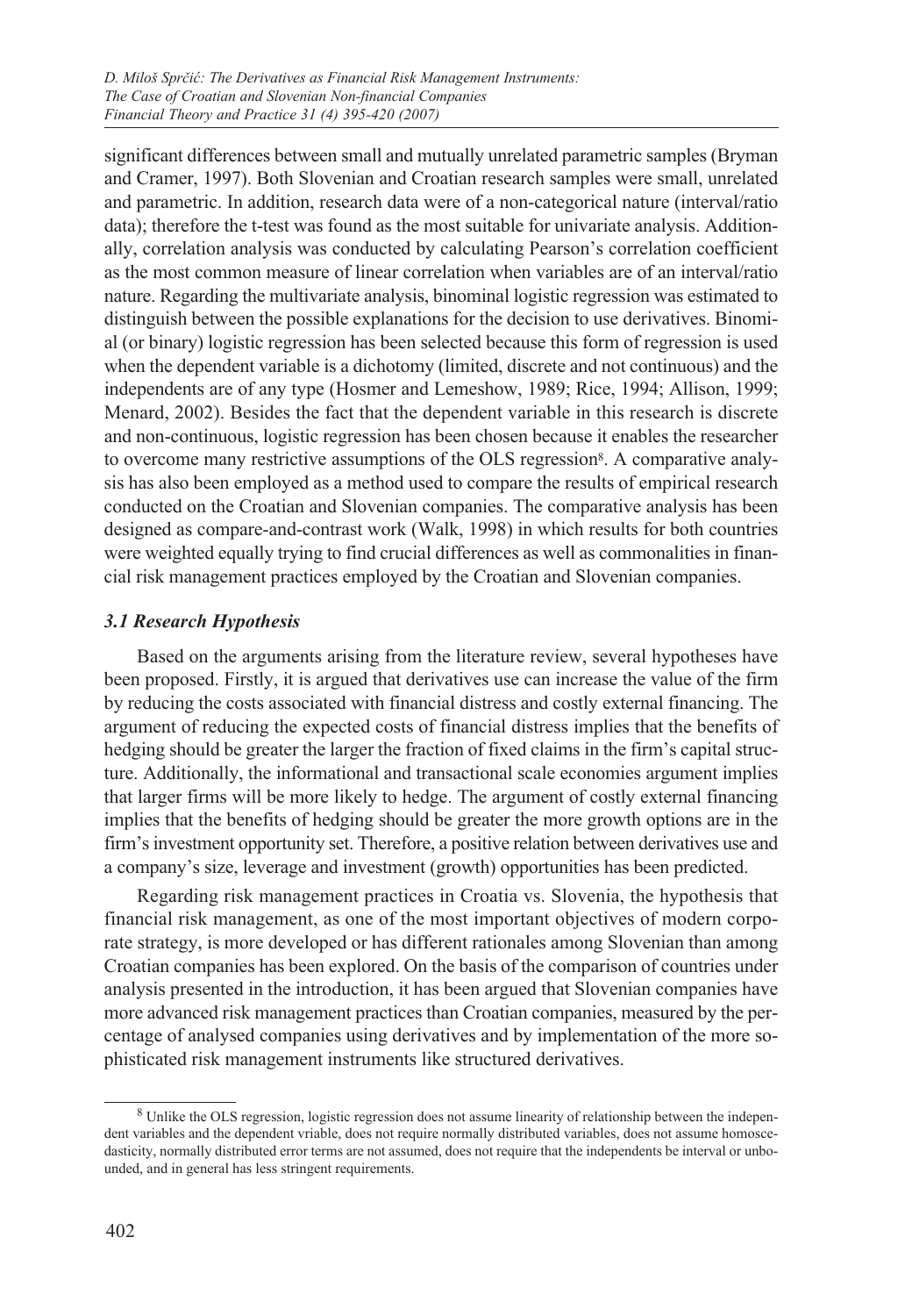## *3.2 Research Variables*

A dependent variable has been created in the form of a binary (dichotomous) measure and was coded as "1" for the firms managing any one of the three types of financial risks by using derivative instruments and "0" for those not using derivatives as financial risk management instruments. Nance, Smith and Smithson (1993), Mian (1996), Geczy, Minton and Schrand (1997), Allayannis and Weston (2001) and Cummins, Phillips and Smith (2001) used a dichotomous variable that equalled one for firms using derivatives and zero for those that did not use derivatives.

To examine the hypothesis regarding the reduction of the expected financial distress cost and the informational and transactional scale economies argument, the company size and its leverage have been employed. The size of a company was measured by using two alternative proxies: 1) the book value of assets (Haushalter, 2000; Hoyt and Khang, 2000; Allayannis and Weston, 2001; Allayannis and Ofek, 2001); and 2) the book value of total sales revenues (Allayannis and Weston, 2001). Leverage was also used as a proxy for the impact of fixed claims on the decision to use derivatives. Three different measures were constructed for the degree of a firm' s financial leverage. First, the financial leverage was defined as the ratio of the book value of long-term debt to the book value of assets (Tufano, 1996; Nance, Smith and Smithson, 1993; Geczy, Minton and Schrand, 1997), while the other measures were the ratio of the book value of long-term debt to the book value of equity (Hoyt and Khang, 2000; Allayannis and Weston, 2001; Mian, 1996) and the interest cover ratio defined as earnings before interest and taxes to the total interest expense (Geczy, Minton and Schrand, 1997; Nance, Smith and Smithson, 1993).

Investment opportunities were measured as the ratio of investment expenditures to the book value of assets (Haushalter, 2000; Froot, Scharfstein and Stein, 1993; De-Marzo and Duffie, 1991; Geczy, Minton and Schrand, 1997; Smith and Stulz, 1985). Investment (growth) opportunities were also measured as the ratio of investment expenditures to the value of total sales (Froot, Scharfstein and Stein 1993; DeMarzo and Duffie, 1991; Geczy, Minton and Schrand, 1997; Smith and Stulz, 1985; Dolde, 1995).

## **4 Research Results**

#### *4.1 Descriptive Statistics*

The survey results have revealed that 65.9 per cent of the analysed Slovenian companies use derivatives as risk management instruments, while in Croatia only 43 per cent of respondents declare themselves as derivatives users. It can be concluded that the Slovenian companies use derivatives more frequently than their counterparts in Croatia. Therefore, the research hypothesis, arguing that Slovenian companies have more advanced risk management practices than Croatian companies, measured by the percentage of analysed companies using derivative instruments to manage their risk exposures, is accepted. In respect to this result, it should be mentioned that the result could be biased on account of the data collection process. As explained in the methodology section, a follow-up letter was sent to the non-responding Croatian companies in order to increase the originally small response rate, while no such action has been performed in the case of Slovenian companies. Unfortunately, we were not able to test the influence of "the late respondents' answers" to the analysed results as the size of the two Croatian sub-samples – the original and late respondents – was too small.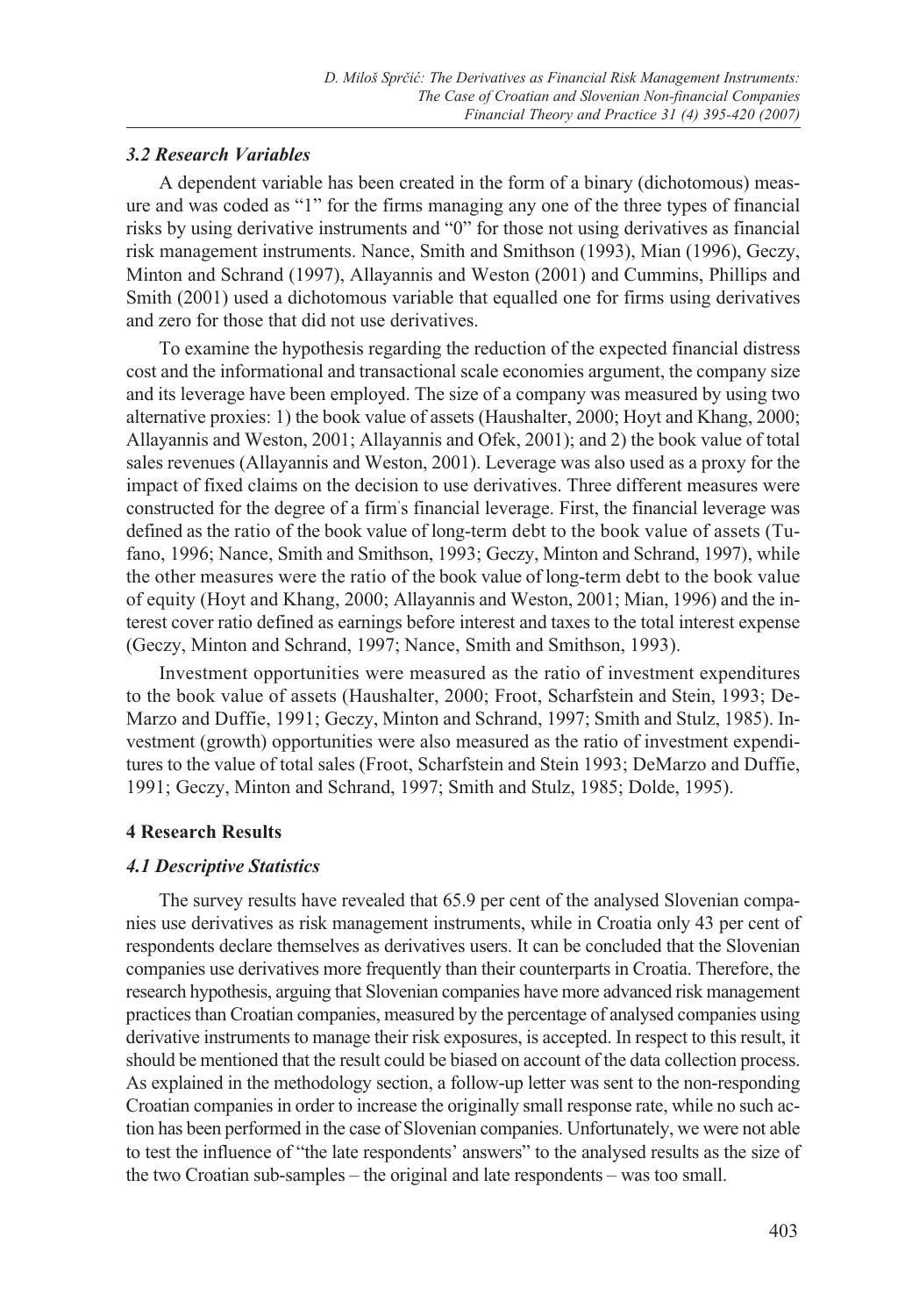| 0.1550<br>0.217236<br>0.06776<br>0.229198<br>7,010,596<br>0.547654<br>2.680185<br>262,189.67<br>9.966513<br>0.0885203<br>0.19263<br>12.35<br>1.592013<br>129,032.61<br>1,304,680<br>25.6076<br>3,796,086<br>0.7240<br>120.2259<br>0.7250<br>38<br>0.98<br>6.2500<br>22.9220<br>0.5642<br>4.1468<br>108,566.0<br>1.000<br>162<br>$\circ$<br>$-13.7689$<br>$\circ$<br>0.0216<br>3,117<br>$-3.1860$<br>0<br>0<br>$\circ$<br>$\circ$<br>$\mathcal{L}$<br>0.0009<br>0<br>$\frac{49}{5}$<br>$\frac{8}{3}$<br>$\frac{49}{5}$<br>$\frac{49}{5}$<br>48<br>48<br>$\frac{4}{3}$<br>48<br>49<br>49<br>$\frac{49}{5}$<br>$\frac{49}{5}$<br>49<br>43<br>Long-term debt-to-equity ratio<br>Long-term debt-to-assets ratio<br>Share of the company owned<br>Share owned by institutional<br>Investment expenditures-to-<br>Investment expenditures-to-<br>ΣĀ<br>Dividend pay-out ratio<br>Value of equity owned<br>Total sales revenues<br>Interest cover ratio<br>Managers tenure<br>by management<br>Liquidity ratio<br>Total assets<br>Quick ratio<br>assets ratio<br>sales ratio<br>managers<br>investors | Table 1 Summary information - Croatian sample |   |         |         |      |                       |
|-----------------------------------------------------------------------------------------------------------------------------------------------------------------------------------------------------------------------------------------------------------------------------------------------------------------------------------------------------------------------------------------------------------------------------------------------------------------------------------------------------------------------------------------------------------------------------------------------------------------------------------------------------------------------------------------------------------------------------------------------------------------------------------------------------------------------------------------------------------------------------------------------------------------------------------------------------------------------------------------------------------------------------------------------------------------------------------------------|-----------------------------------------------|---|---------|---------|------|-----------------------|
|                                                                                                                                                                                                                                                                                                                                                                                                                                                                                                                                                                                                                                                                                                                                                                                                                                                                                                                                                                                                                                                                                               |                                               | Z | Minimum | Maximum | Mean | <b>Std.</b> Deviation |
|                                                                                                                                                                                                                                                                                                                                                                                                                                                                                                                                                                                                                                                                                                                                                                                                                                                                                                                                                                                                                                                                                               |                                               |   |         |         |      | 599,929.59            |
|                                                                                                                                                                                                                                                                                                                                                                                                                                                                                                                                                                                                                                                                                                                                                                                                                                                                                                                                                                                                                                                                                               |                                               |   |         |         |      | 213,620.29            |
|                                                                                                                                                                                                                                                                                                                                                                                                                                                                                                                                                                                                                                                                                                                                                                                                                                                                                                                                                                                                                                                                                               |                                               |   |         |         |      | 0.182465              |
|                                                                                                                                                                                                                                                                                                                                                                                                                                                                                                                                                                                                                                                                                                                                                                                                                                                                                                                                                                                                                                                                                               |                                               |   |         |         |      | 4.072219              |
|                                                                                                                                                                                                                                                                                                                                                                                                                                                                                                                                                                                                                                                                                                                                                                                                                                                                                                                                                                                                                                                                                               |                                               |   |         |         |      | 23.660138             |
|                                                                                                                                                                                                                                                                                                                                                                                                                                                                                                                                                                                                                                                                                                                                                                                                                                                                                                                                                                                                                                                                                               |                                               |   |         |         |      | 0.145301              |
|                                                                                                                                                                                                                                                                                                                                                                                                                                                                                                                                                                                                                                                                                                                                                                                                                                                                                                                                                                                                                                                                                               |                                               |   |         |         |      | 0.0105411             |
|                                                                                                                                                                                                                                                                                                                                                                                                                                                                                                                                                                                                                                                                                                                                                                                                                                                                                                                                                                                                                                                                                               |                                               |   |         |         |      | 0.609356              |
|                                                                                                                                                                                                                                                                                                                                                                                                                                                                                                                                                                                                                                                                                                                                                                                                                                                                                                                                                                                                                                                                                               |                                               |   |         |         |      | 18,523,473            |
|                                                                                                                                                                                                                                                                                                                                                                                                                                                                                                                                                                                                                                                                                                                                                                                                                                                                                                                                                                                                                                                                                               |                                               |   |         |         |      | 0.33858               |
|                                                                                                                                                                                                                                                                                                                                                                                                                                                                                                                                                                                                                                                                                                                                                                                                                                                                                                                                                                                                                                                                                               |                                               |   |         |         |      | 10.36                 |
|                                                                                                                                                                                                                                                                                                                                                                                                                                                                                                                                                                                                                                                                                                                                                                                                                                                                                                                                                                                                                                                                                               |                                               |   |         |         |      | 0.2663                |
|                                                                                                                                                                                                                                                                                                                                                                                                                                                                                                                                                                                                                                                                                                                                                                                                                                                                                                                                                                                                                                                                                               |                                               |   |         |         |      | 1.044173              |
|                                                                                                                                                                                                                                                                                                                                                                                                                                                                                                                                                                                                                                                                                                                                                                                                                                                                                                                                                                                                                                                                                               |                                               |   |         |         |      | 3.959613              |

*D. Miloš Sprčić: The Derivatives as Financial Risk Management Instruments: The Case of Croatian and Slovenian Non-financial Companies Financial Theory and Practice 31 (4) 395-420 (2007)*

> *Note: Variables that are presented in absolute values are in Euro 000* Note: Variables that are presented in absolute values are in Euro volv

Source: Croatian survey data *Source: Croatian survey data*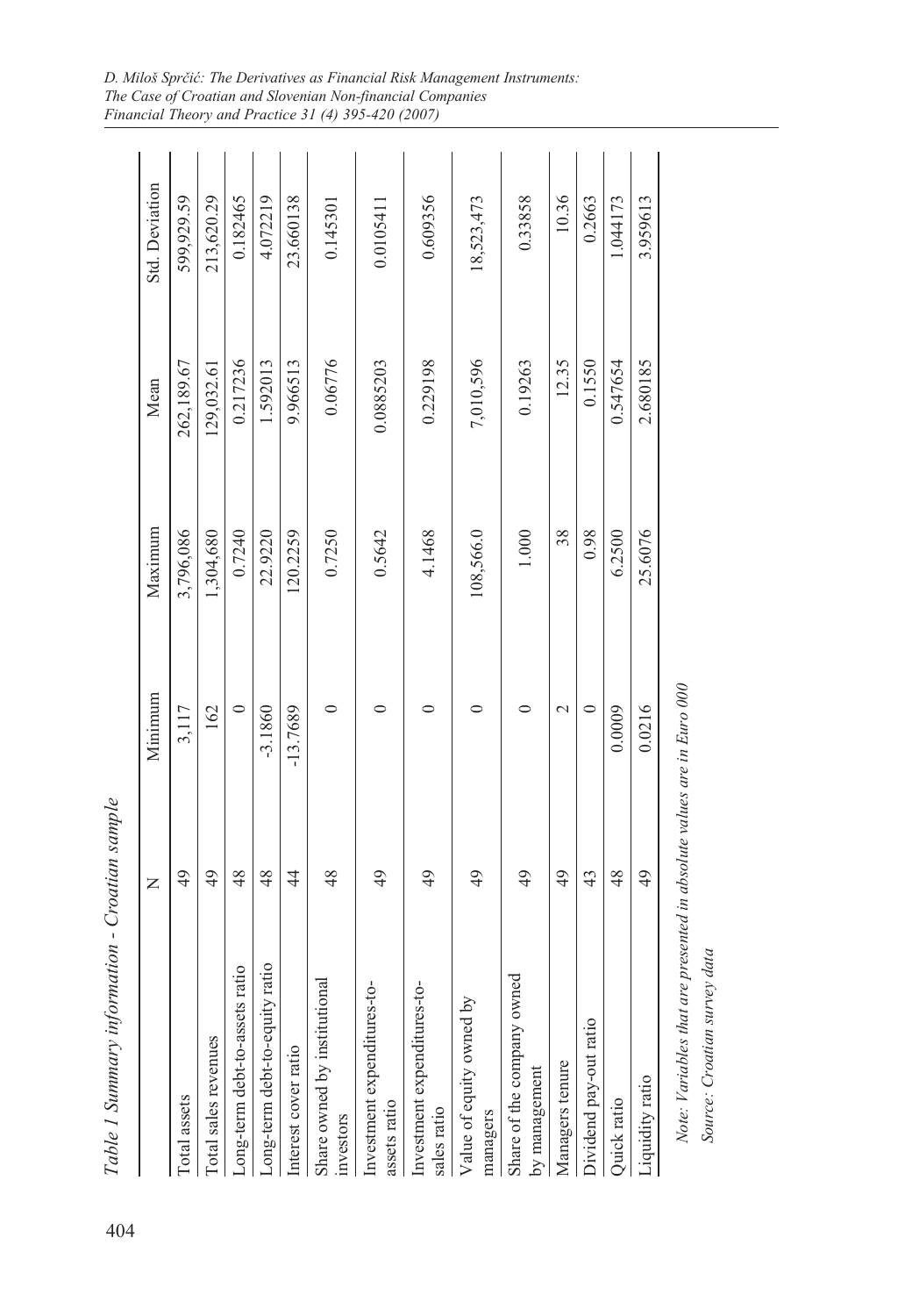|                                             | Z                    | Minimum     | Maximum   | Mean        | <b>Std.</b> Deviation |  |
|---------------------------------------------|----------------------|-------------|-----------|-------------|-----------------------|--|
| Total assets                                | ╤                    | 12,194      | 1,179,145 | 151,221.51  | 236,982.42            |  |
| Total sales revenues                        | ਰ                    | 14,094      | 1,754,016 | 141,072.39  | 275,470.64            |  |
| Long-term debt-to-assets ratio              | 41                   | 0.0000      | 0.3069    | 0.121320    | 9.21496E-02           |  |
| Long-term debt-to-equity ratio              | $\frac{1}{4}$        | 0.0000      | 0.8407    | 0.280353    | 0.261797              |  |
| Interest cover ratio                        | $\frac{1}{4}$        | -95.0833    | 564.3571  | 19.742316   | 91.284027             |  |
| Share owned by institutional<br>investors   | $\overline{4}$       | 0           | 100.00    | 17.6833     | 28.3987               |  |
| Investment expenditures-to-<br>assets ratio | 근                    | 0           | 0.2336    | 7.19644E-02 | 5.62824E-02           |  |
| Investment expenditures-to-<br>sales ratio  | ╤                    |             | 0.7295    | 8.43506E-02 | 0.119113              |  |
| ਨ<br>Value of equity owned<br>managers      | ₹                    | 0           | 78,375    | 2,505,265   | 12,247,611            |  |
| Share of the company owned<br>by management | 39                   | 0           | 100.00    | 4.8815      | 17.9650               |  |
| Managers age                                | $\frac{4}{\sqrt{2}}$ | $\mathbf 2$ | 5         | 3.25        | 0.95                  |  |
| Managers tenure                             | 38                   | 3           | 37        | 15.14       | 9.73                  |  |
| Dividend pay-out ratio                      | 38                   | 0           | 160.00    | 23.7161     | 38.0949               |  |
| Quick ratio                                 | ₹                    | $-0.5976$   | 3.0000    | 0.221750    | 0.534335              |  |
| Liquidity ratio                             | $\frac{4}{1}$        | $-10.8570$  | 20.0000   | 1.896927    | 3.696341              |  |
|                                             |                      |             |           |             |                       |  |

Table 2 Summary information - Slovenian sample *Table 2 Summary information - Slovenian sample* 

Note: Variables that are presented in absolute values are in Euro 000 *Note: Variables that are presented in absolute values are in Euro 000* Source: Slovenian survey data *Source: Slovenian survey data*

*D. Miloš Sprčić: The Derivatives as Financial Risk Management Instruments: The Case of Croatian and Slovenian Non-financial Companies Financial Theory and Practice 31 (4) 395-420 (2007)*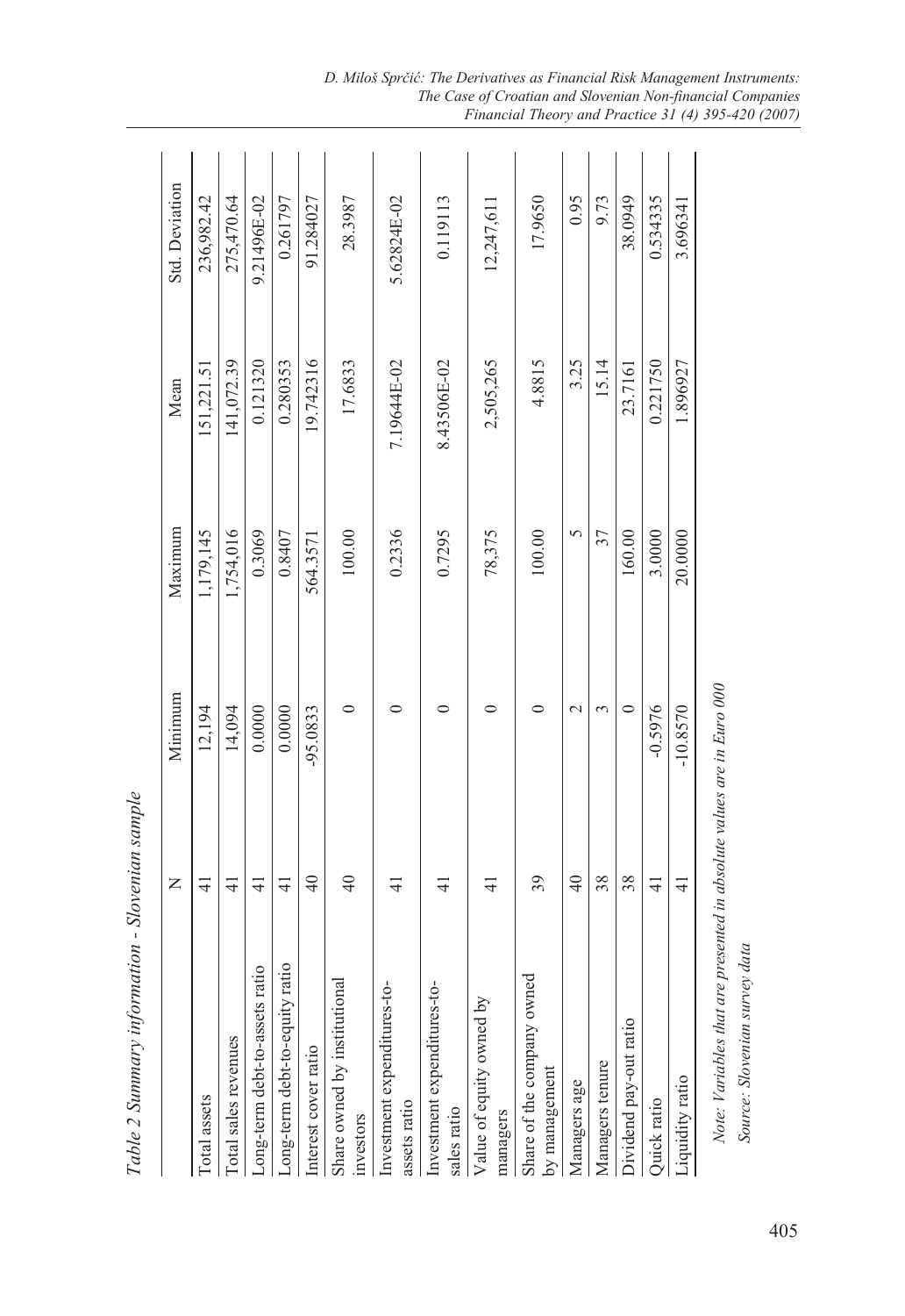Regarding the risk management instruments that companies use in managing currency risk, currency forward is the most important and most frequently used instrument, followed by currency swap as the second most important derivative instrument. The use of currency futures and structured derivatives in the Slovenian companies has gained importance in comparison with the Croatian companies. Other derivatives, such as stock-exchange and OTC options, are not important currency risk management instruments among both Croatian and Slovenian companies. However, it should be emphasised that the importance of the currency risk management instruments used by Slovenian companies is expected to decrease sharply, especially of those having their value attached to the euro or Slovenian tolar. The exposure to the foreign-exchange risk is expected to decrease in 2007 as Slovenia adopted the euro as its official currency. Slovenia's major trade partners are Germany, Italy, France and Austria, so the majority of transactions have been denominated in one currency since Slovenia entered the eurozone (The Economist Intelligence Unit Limited publications, 2006).



*Graph 1 Currency risk management instruments used by Croatian and Slovenian companies*

*Source: Survey data*

Regarding the interest rate risk in the Slovenian as well as in the Croatian companies, forward contracts and swaps are again the most important derivative instruments in the risk management strategy, but in contrast to currency risk management, interest rate swap is more important than interest rate forward. Contrary to the findings of the Croatian analysis, structured derivatives are important instruments of interest-rate risk management among the Slovenian respondents. In comparison with other instruments, structured derivatives are even more important than interest-rate forwards. Regarding the use of other derivative instruments like interest-rate options and futures, the risk management practices in both countries show that they do not play an important role in interest rate risk management.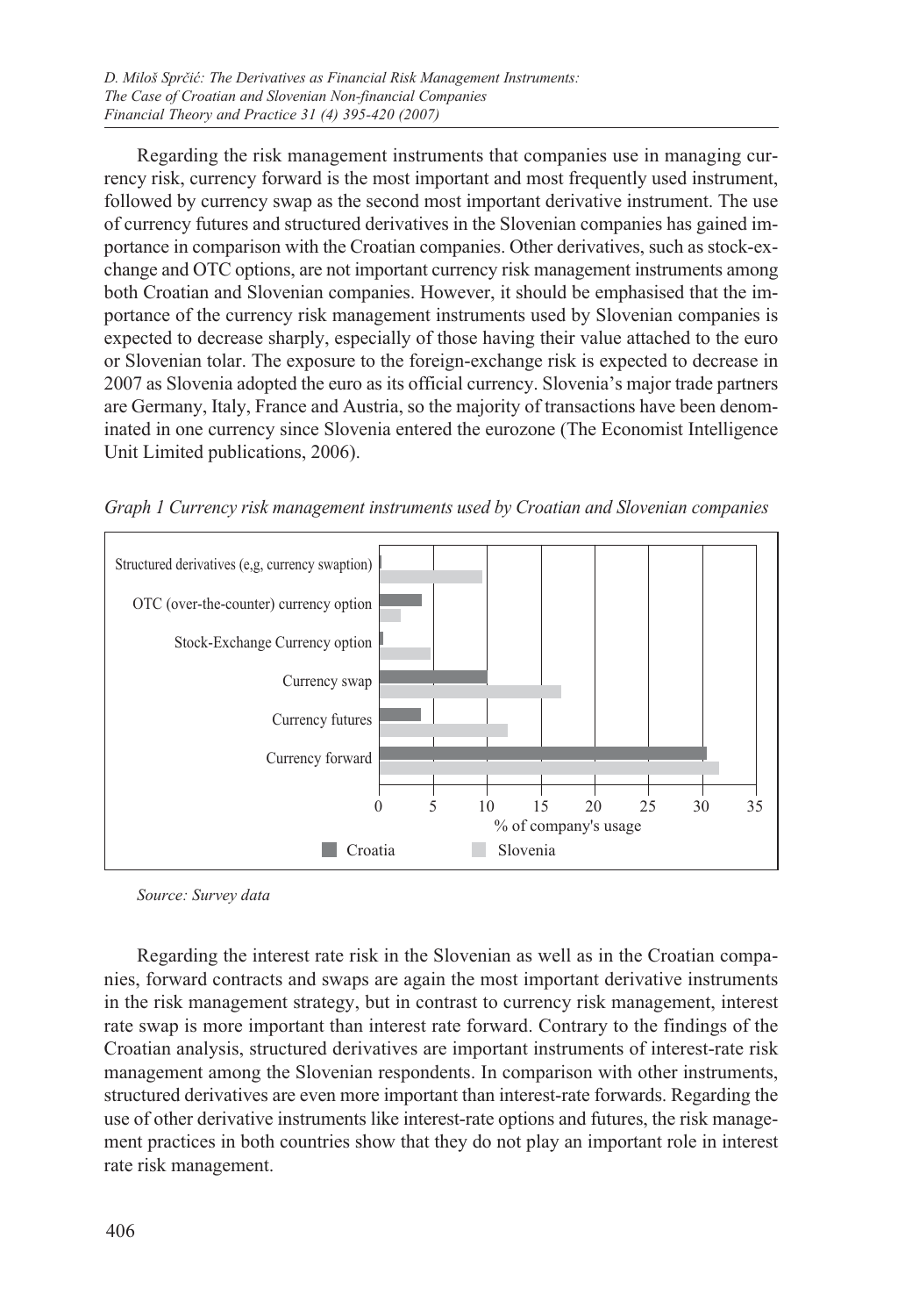

*Graph 2 Interest-rate risk management instruments used by Croatian and Slovenian companies*

*Source: Survey data*

Commodity price risk in both Slovenian and Croatian companies is usually hedged by commodity forwards and commodity futures. For the first time, futures contracts are used as representatives of standardised derivative instruments traded on the financial market. In Slovenia, futures and forwards are followed by commodity swap and standardised options, while in Croatia, contrary to the findings of the currency and interest-rate risk analyses, commodity swap is not used at all, nor are the other derivative instruments like structured derivatives or OTC options.

*Graph 3 Commodity price risk management instruments used by Croatian and Slovenian companies*



*Source: Survey data*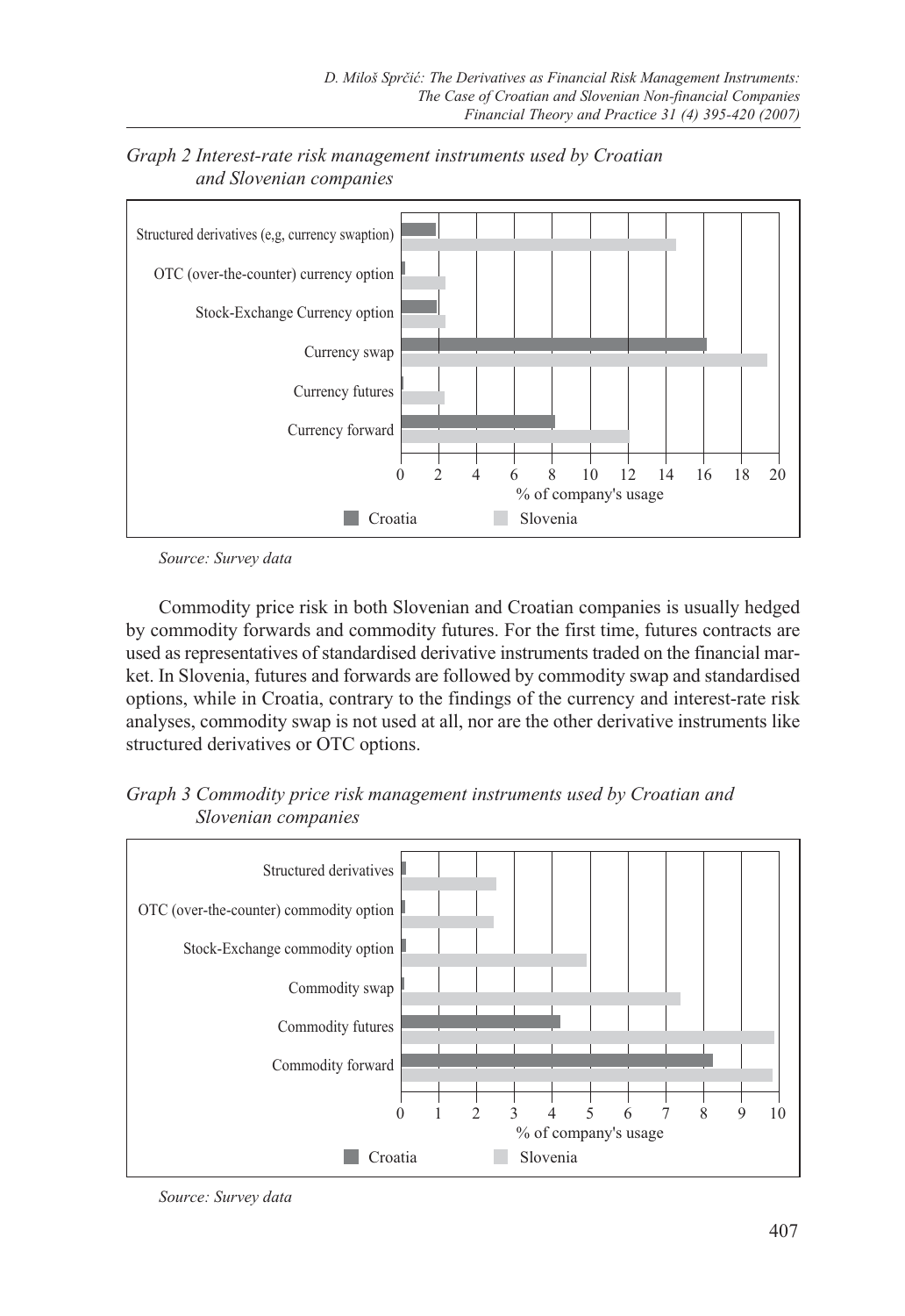| <b>Group Statistics</b><br>Equality of<br>t-test for<br>Means | Std. Error<br>Mean<br>Deviation<br>Std.<br>Mean<br>Z<br>Country<br>$(2-tailed)$<br>Sig. | $0.00$<br>0.00<br>0.00<br>34<br>Croatia<br>Derivatives<br>Structured<br>0.025<br>$-2.295$ | 6.52E-02<br>0.35<br>0.14<br>29<br>Slovenia<br>$-$ Currency<br>Risk<br>0.043<br>$-2.117$ | 3.57E-02<br>0.19<br>3.57E-02<br>28<br>Croatia<br>Derivatives<br>Structured<br>0.050<br>$-2.003$ | 7.66E-02<br>0.41<br>0.21<br>29<br>Slovenia<br>-Interest rate<br>risk<br>0.049<br>$-2.026$ | 7.14E-02<br>0.50<br>0.43<br>$\frac{49}{5}$<br>Croatia<br>Derivative<br>0.020<br>$-2.367$ | 7.50E-02<br>0.47<br>0.68<br>$\overline{4}$<br>Slovenia<br>users<br>0.020<br>$-2.379$ |
|---------------------------------------------------------------|-----------------------------------------------------------------------------------------|-------------------------------------------------------------------------------------------|-----------------------------------------------------------------------------------------|-------------------------------------------------------------------------------------------------|-------------------------------------------------------------------------------------------|------------------------------------------------------------------------------------------|--------------------------------------------------------------------------------------|
|                                                               |                                                                                         |                                                                                           |                                                                                         |                                                                                                 |                                                                                           |                                                                                          |                                                                                      |
|                                                               |                                                                                         |                                                                                           |                                                                                         |                                                                                                 |                                                                                           |                                                                                          |                                                                                      |
|                                                               |                                                                                         |                                                                                           |                                                                                         |                                                                                                 |                                                                                           |                                                                                          |                                                                                      |
|                                                               |                                                                                         |                                                                                           |                                                                                         |                                                                                                 |                                                                                           |                                                                                          |                                                                                      |
|                                                               |                                                                                         |                                                                                           |                                                                                         |                                                                                                 |                                                                                           |                                                                                          |                                                                                      |
|                                                               | Sig.                                                                                    | 0.000                                                                                     |                                                                                         | 0.000                                                                                           |                                                                                           | 0.055                                                                                    |                                                                                      |
| Equality of<br>Variances<br>Levene's<br>Test for              | 匞                                                                                       | 29.860                                                                                    |                                                                                         | 21.357                                                                                          |                                                                                           | 3.783                                                                                    |                                                                                      |
|                                                               |                                                                                         | variances<br>assumed<br>Equal                                                             | variances not<br>assumed<br>Equal                                                       | variances<br>assumed<br>Equal                                                                   | variances not<br>assumed<br>Equal                                                         | variances<br>assumed<br>Equal                                                            | variances not<br>assumed<br>Equal                                                    |
|                                                               |                                                                                         | Derivatives<br>Structured                                                                 | -Currency<br>Risk                                                                       | Derivatives<br>Structured                                                                       | -Interest rate<br>risk                                                                    | Derivative                                                                               | users                                                                                |

*D. Miloš Sprčić: The Derivatives as Financial Risk Management Instruments: The Case of Croatian and Slovenian Non-financial Companies Financial Theory and Practice 31 (4) 395-420 (2007)*

> Source: Survey data *Source: Survey data*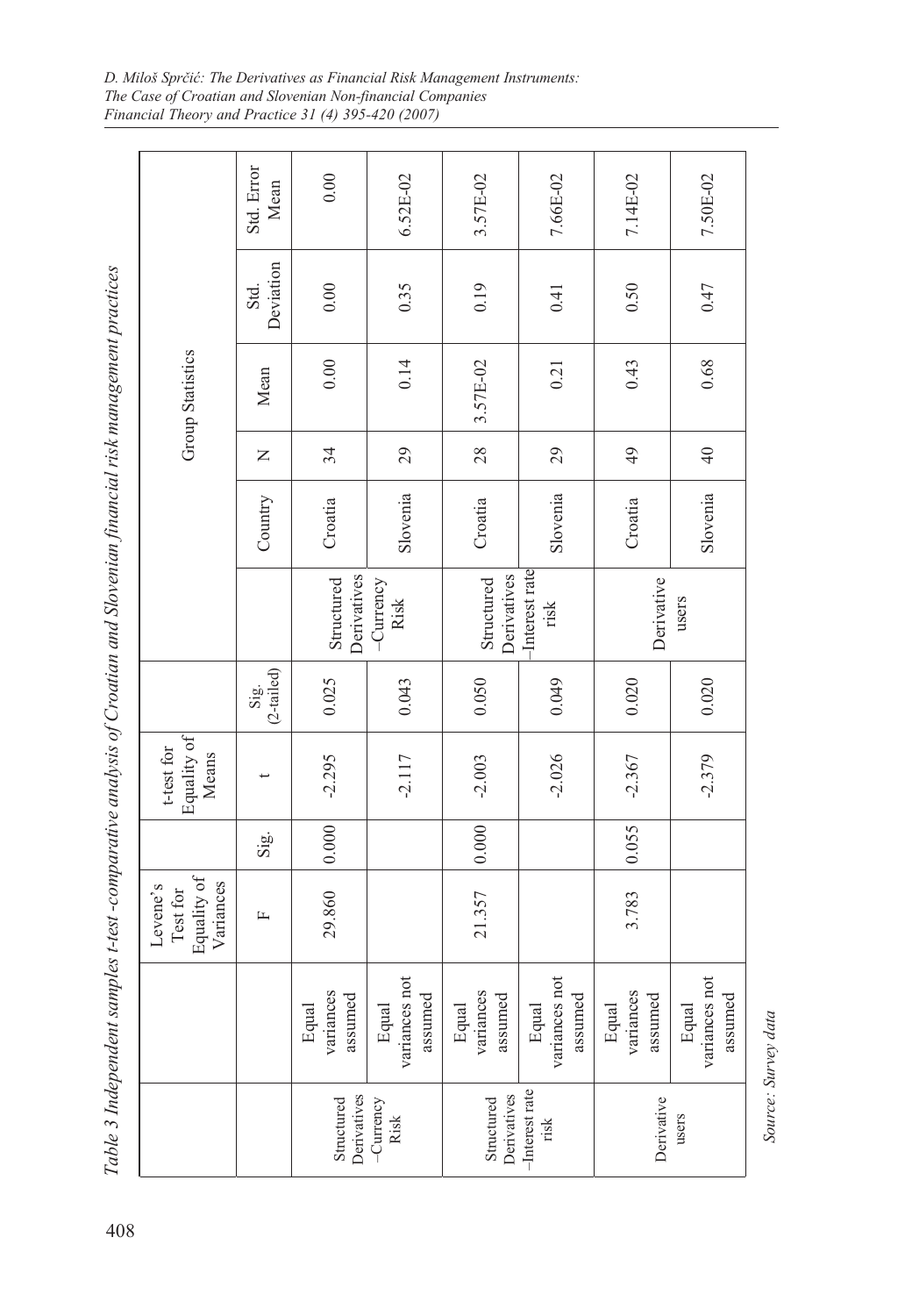On the basis of the survey results it can be concluded that forwards and swaps are by far the most important instruments in both countries. Futures as representatives of standardised derivatives, together with structured derivatives, are more important in the Slovenian than Croatian companies, while exchange-traded and OTC options are unimportant means of financial risk management in both countries. The results of t-test conducted to explore statistically significant differences between risk management practices in the Slovenian and Croatian companies provide statistically significant evidence that the Slovenian companies use all types of derivatives, especially structured derivatives like swaptions, caps, floors, collars or corridors, as instruments for managing currency and interest-rate risk more intensively than the Croatian companies (see Table 3). These findings are consistent with the research prediction that Slovenian companies have more advanced risk management practices than Croatian companies, measured by the implementation of more sophisticated risk management strategies. Therefore, with respect to the use of structured derivative instruments, the research hypothesis is accepted.

Amongst the most important reasons why companies do not use derivatives, both Slovenian and Croatian financial managers have indicated the high costs of establishing and maintaining risk management programs that exceed the resulting benefits. This finding can be related to the informational and transactional scale economies argument which implies that larger firms will be more likely to hedge due to the economically significant costs of hedging (see: Froot, Scharfstein and Stein, 1993; Haushalter, 2000; Hoyt and Khang, 2000).





*Source: Survey data*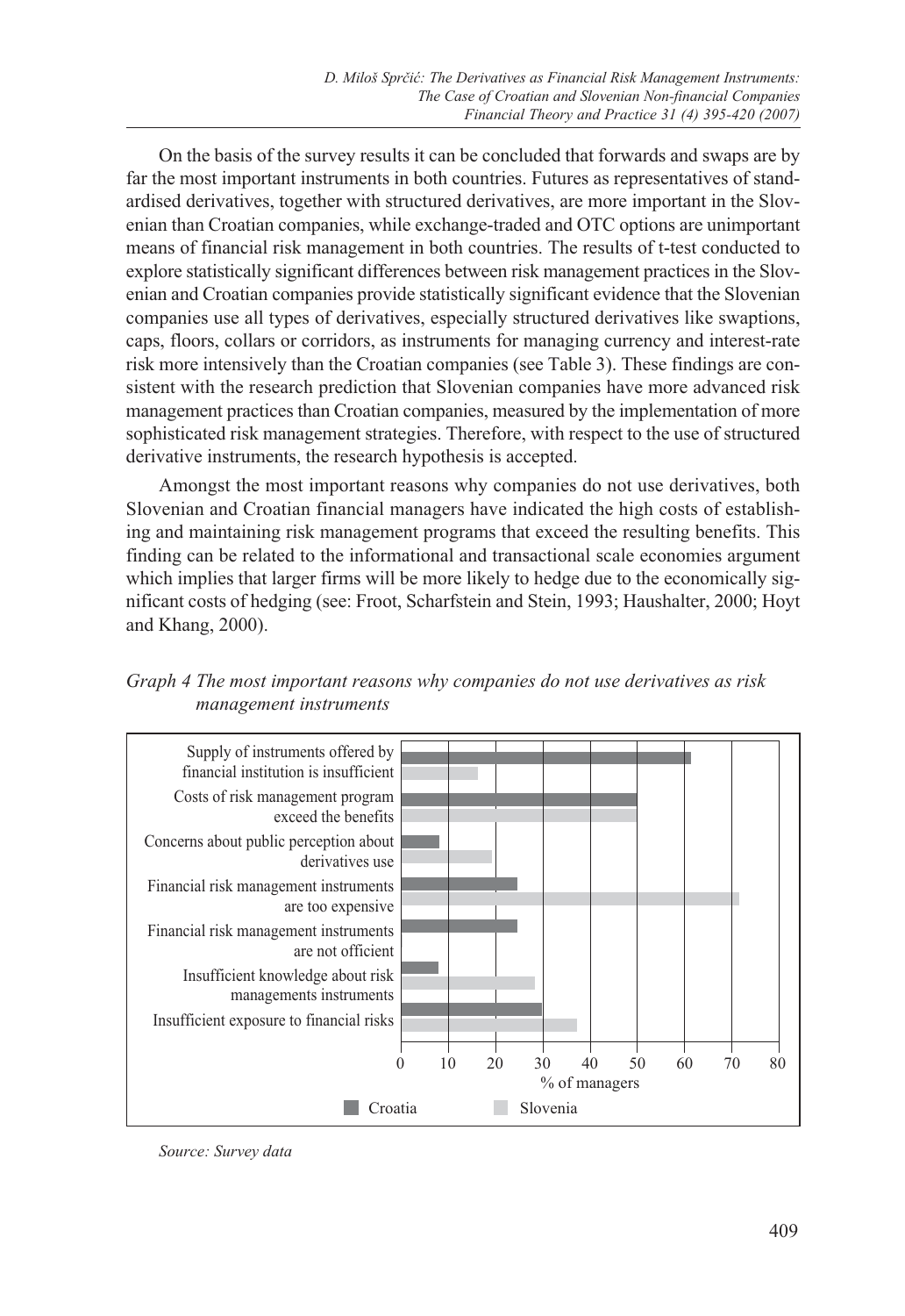Apart from this problem, the Slovenian managers have numbered two additional reasons that stop them from hedging. The first is the high cost of financial risk management instruments (e.g. see: Mian, 1996; Getzy, Minton and Schrand, 1997; Hushalter, 2000). Such cost includes the transaction costs like the costs of trading as well as the internal control system costs associated with the speculation opportunities with derivative instruments. It can be concluded that, regardless of the fact that the transaction costs have fallen with the growth of the derivatives markets, both Slovenian and Croatian derivative markets are still small and shallow, so the high cost of risk management instruments remains the problem for a substantial number of analysed companies. Another problem that has prevented Slovenian companies from using derivatives is insufficient exposure to financial risks. It is closely connected with the problems of the high costs of establishing and maintaining risk management programs and the costs of risk management instruments discussed above. It has been argued that only firms with sufficiently large risk exposures are likely to benefit from formal hedging programs, because organising the Treasury for risk management involves significant fixed costs (Dolde, 1995). Therefore, it can be concluded that numerous analysed companies do not manage financial risks simply because it is not an economically worthwhile activity.

The Croatian managers have argued that the insufficient supply of risk management instruments offered by financial institutions is a very important reason why they do not hedge. On the basis of the respondents' replies and informal interviews conducted at the 3rd Annual Conference of the Croatian Association of Corporate Treasurers held in September 2006, it can be concluded that, despite the increasing number of Croatian non-financial companies that are aware of the importance of financial risk management, a lack of suitable instruments offered to them by the domestic financial industry becomes the main reason why many companies do not use derivatives in risk management. Other reasons such as concerns about the perceptions of derivatives by investors, regulators and the public, or insufficient knowledge about financial risk management instruments are less important reasons why the Slovenian and Croatian companies refrain from hedging.

#### *4.2 Multivariate Analysis*

In the employed logistic regression we have tested the hypothesis that the decision to use derivatives as risk management instruments is a function of the following factors - financial distress costs, size and costly external financing. The variables tested in our multivariate regression model are based on the determinants presented in the literature review as the key rationales for the corporate use of derivative instruments. The relationship can be expressed in the form of a general function as follows:

Derivative use = 
$$
f(S, FC, CEF)
$$
 (1)

where:

• Derivative use is a binary variable which takes on a value of "1" if the firm use derivatives and "0" if the firm does not hedge by these instruments

- S is the size of the company
- FC is the likelihood of a firm's financial distress or bankruptcy, and
- CEF is the costly external financing.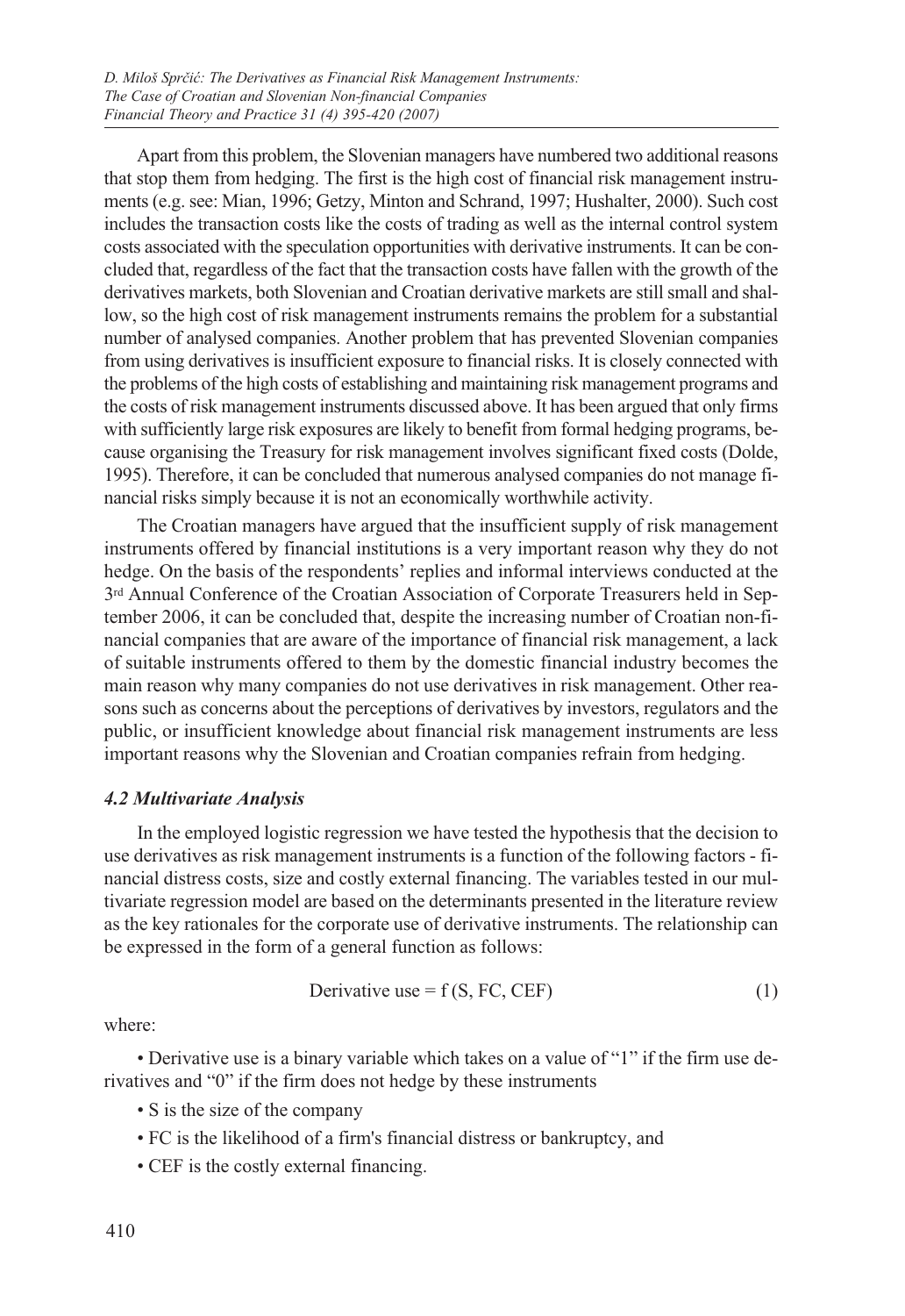The multivariate analysis conducted for Croatian companies showed that the use of derivative instruments is only related to costly external financing measured by the investment expenditures-to-assets ratio. The investment expenditures-to-assets ratio has a statistically significant positive relation to the decision to use derivatives (see table 4), which is supported by both the independent sample t-test and Pearson correlation coefficient (tables 5 and 6). This result is consistent with the findings of Bessembinder (1991), Froot, Scharfstein and Stein (1993), Dobson and Soenen (1993), Nance, Smith and Smithson (1993), Getzy, Minton and Schrand (1997) and Allayannis and Ofek (2001), as well as with the research prediction that a firm's decision to hedge is positively related to the measures of investment (growth) opportunities. It has been proven that the benefits of hedging and derivatives use should be greater the more growth options are in the firm's investment opportunity set, because the reduction of cash flow volatility by hedging can improve the probability of having sufficient internal funds for planned investments eliminating the need to either cut profitable projects or bear the transaction costs of obtaining external funding. It should be noted that the other variable (investment expenditures-to-total sales ratio) that has been used to test the capital market imperfection hypothesis has not shown statistically significant difference between analysed derivative users and non-users. These findings suggest that the correlation between hedging by using derivative instruments and capital market imperfection is not robust. Therefore, this result should be interpreted with care. Other tested hypotheses regarding the size of the company and expected cost of financial distress have not proved to be relevant in explaining corporate decisions to use derivatives as hedging instruments in Croatian companies.

| -2 Log Likelihood                            | 49.782    |                                                                                                                                                   |        |    |        |              |  |
|----------------------------------------------|-----------|---------------------------------------------------------------------------------------------------------------------------------------------------|--------|----|--------|--------------|--|
| Goodness-of-fit                              | 44.751    |                                                                                                                                                   |        |    |        |              |  |
| Cox & Snell – $R^2$                          |           | 0.284                                                                                                                                             |        |    |        |              |  |
| Nagelkerke – $R^2$                           |           | 0.380                                                                                                                                             |        |    |        |              |  |
| Hosmer and Lemeshow Goodness-of-fit test     |           |                                                                                                                                                   |        |    |        |              |  |
| Goodness-of-fit test                         |           | Chi-Square                                                                                                                                        |        | df |        | Significance |  |
|                                              |           | 4.9827                                                                                                                                            |        | 8  |        | 0.7594       |  |
| Variable                                     | B         | S.E.                                                                                                                                              | Wald   | df | Sig.   | R            |  |
| CMI <sub>2</sub>                             | 14.7145   | 5.9310                                                                                                                                            | 6.1552 | 1  | 0.0131 | 0.2513       |  |
| FINCOST4                                     | 1.6496    | 1.9781                                                                                                                                            | 0.6955 | 1  | 0.4043 | 0.0000       |  |
| SIZE <sub>2</sub>                            | 5.39E-06  | 3.446E-06                                                                                                                                         | 2.4440 | 1  | 0.1180 | 0.0822       |  |
| Constant                                     | $-2.3510$ | 0.8248                                                                                                                                            | 8.1254 | 1  | 0.0044 |              |  |
| No outliers found.                           |           |                                                                                                                                                   |        |    |        |              |  |
| Number of cases included in the analysis: 48 |           | Independent variables: CMI2 - Investment expenditures-to-assets ratio,<br>FINCOST4 – Long-term debt-to-assets ratio, SIZE2 – Total sales revenues |        |    |        |              |  |
|                                              |           |                                                                                                                                                   |        |    |        |              |  |

## *Table 4 Multivariate logistic regression results (Croatian companies)*

*Source: Survey data*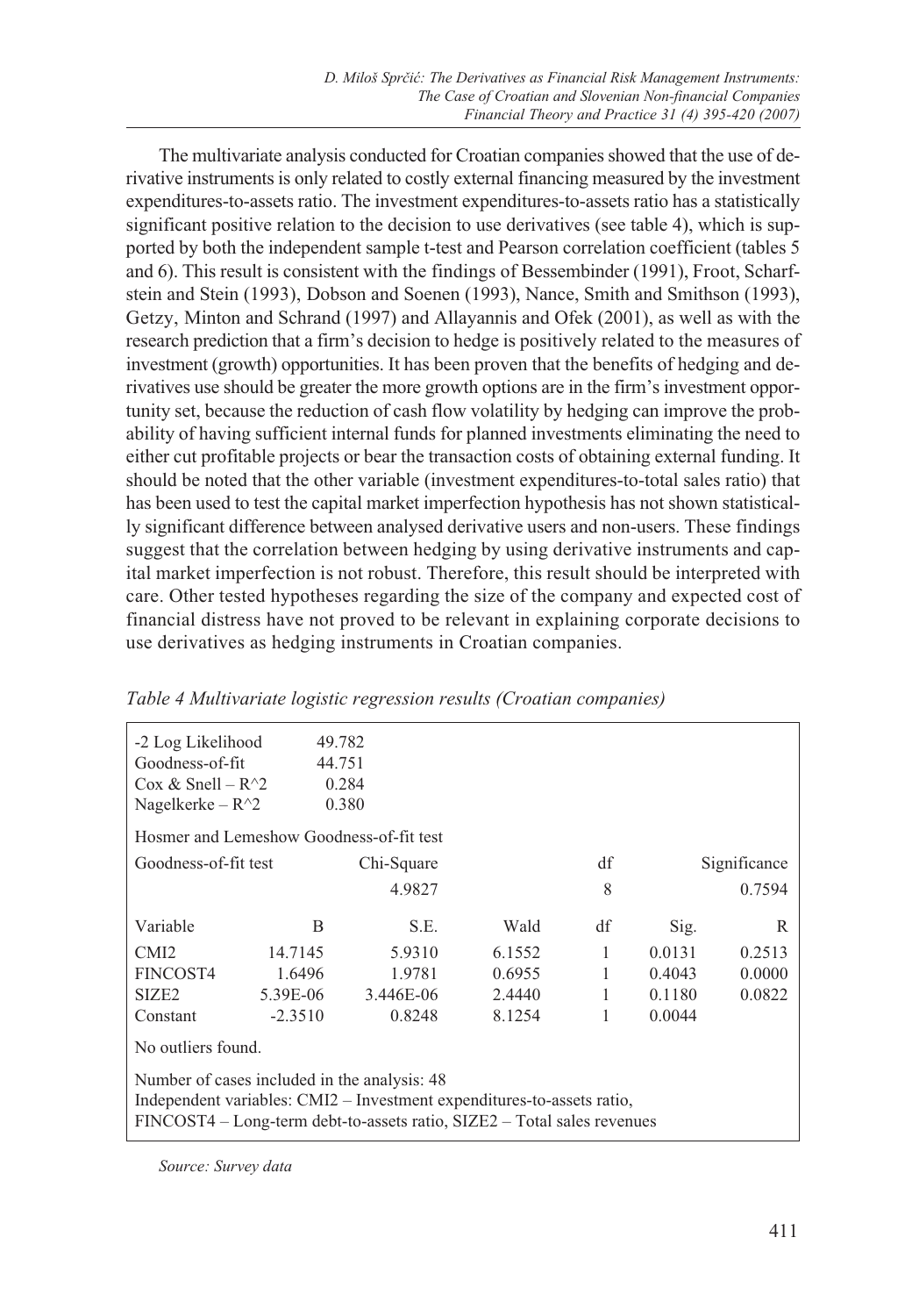*D. Miloš Sprčić: The Derivatives as Financial Risk Management Instruments: The Case of Croatian and Slovenian Non-financial Companies Financial Theory and Practice 31 (4) 395-420 (2007)*

|                                                         |                                                  | Std. Error<br>Mean  |                                                   | 3.18599E-02                          |  |  |
|---------------------------------------------------------|--------------------------------------------------|---------------------|---------------------------------------------------|--------------------------------------|--|--|
|                                                         |                                                  | Deviation<br>Std.   |                                                   | 0.142482                             |  |  |
|                                                         | Group Statistics                                 | Mean                | $27$   5.26694E-02   4.82036E-02   9.27678E-03    | 0.139020                             |  |  |
|                                                         |                                                  | $\mathsf{z}$        |                                                   | 20                                   |  |  |
|                                                         |                                                  | Derivative<br>users | $\frac{1}{2}$                                     | Yes                                  |  |  |
|                                                         |                                                  |                     | expenditures<br>Investment<br>-to-assets<br>ratio |                                      |  |  |
|                                                         |                                                  | Sig.<br>(2-tailed)  | 0.005                                             | 0.016                                |  |  |
|                                                         | of Means<br>$t$ -test for<br>Equality            |                     |                                                   | $-2.602$                             |  |  |
|                                                         |                                                  | Sig.                |                                                   |                                      |  |  |
|                                                         | of Variances<br>for Equality<br>Levene's<br>Test | 匞                   | 16.318 0.000 -2.940                               |                                      |  |  |
|                                                         |                                                  |                     | variances<br>assumed<br>Equal                     | variances<br>assumed<br>Equal<br>not |  |  |
| Table 5 Independent samples t-test (Croatian companies) |                                                  |                     | Investment                                        | -to-assets ratio<br>expenditures     |  |  |

Source: Survey data *Source: Survey data*

412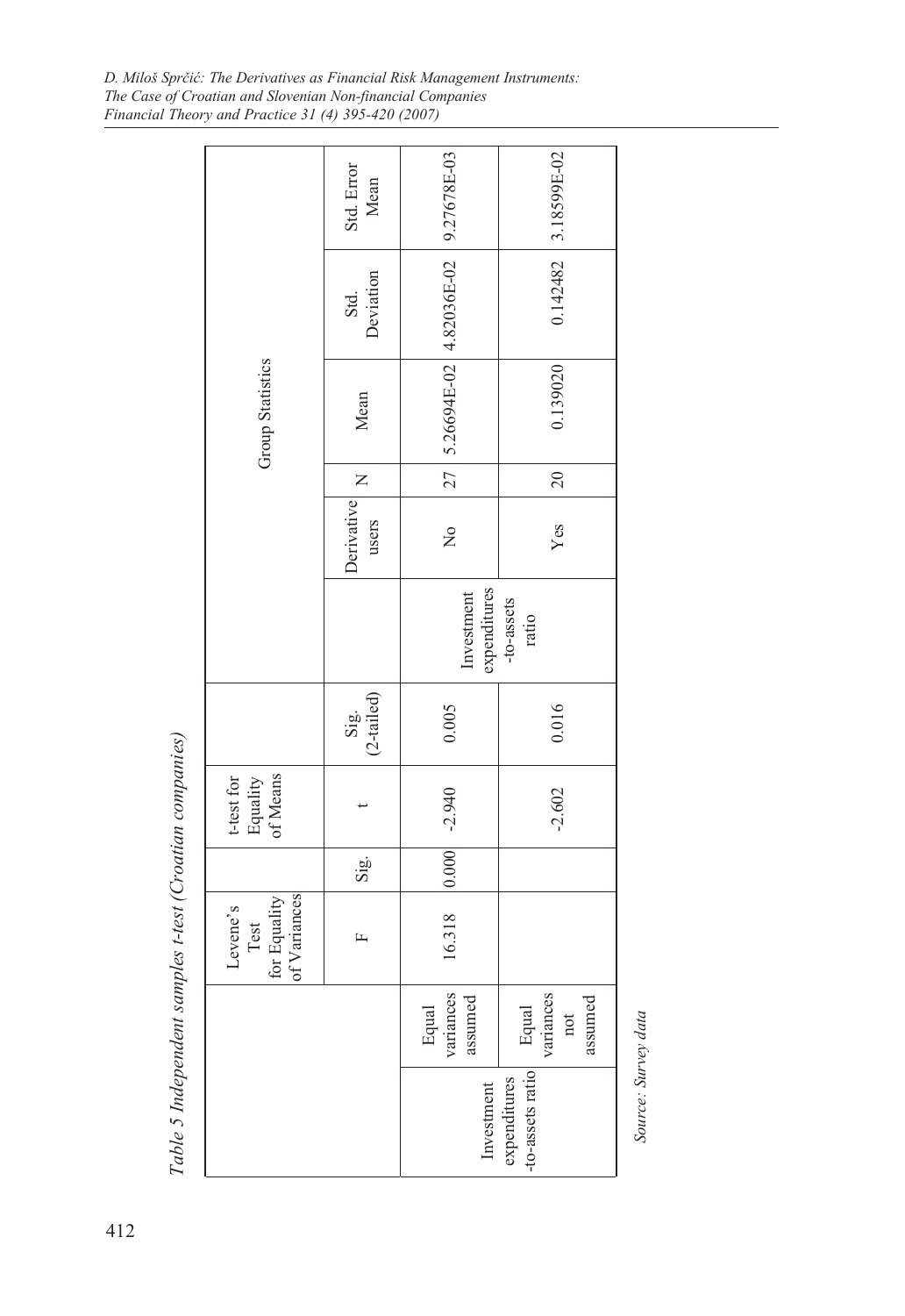|                                             |                                          | Derivative<br>users | Investment expenditures-<br>-to-assets ratio |
|---------------------------------------------|------------------------------------------|---------------------|----------------------------------------------|
| Derivative users                            | Pearson Correlation<br>$Sig. (2-tailed)$ | 1.000               | $0.384^{a}$<br>0.006                         |
|                                             |                                          | 49                  | 49                                           |
|                                             | Pearson Correlation                      | $0.384^{a}$         | 1.000                                        |
| Investment expenditures-<br>to-assets ratio | $Sig. (2-tailed)$                        | 0.006               |                                              |
|                                             |                                          | 49                  | 49                                           |

#### *Table 6 Pearson correlation coefficient (Croatian companies)*

*a Correlation is significant at the 0.01 level (2-tailed).*

*Source: Survey data*

Regarding the corporate decision to use derivative instruments in the Slovenian companies, the regression model has shown that this decision is only related to the total sales revenues (see table 7). Total sales revenues are a proxy for the effect of the company's size on the decision to use derivatives as risk management instruments. The regression model has revealed a positive relation between the decision to use derivatives and the company's size implying that larger Slovenian companies are more likely to use derivatives. This result is confirmed by the independent sample t-test (see table 8), but not by the correlation analysis. Several previous empirical studies (e.g. Nance, Smith and Smithson, 1993; Dolde, 1995; Mian, 1996; Géczy, Minton and Schrand, 1997; Allayannis and Weston, 2001) have found that firms with more assets are more likely to hedge. These studies have contended that the positive correlation between the company's size and derivatives use can be attributed to the economically significant costs related to hedging discussed in the literature review section of the paper. A positive relation between the company's size and decision to use derivative instruments is also predicted in this paper. The results of both bivariate and multivariate analyses support this hypothesis for the Slovenian companies. However, the robustness test carried out by replacing the total sales revenues with the other variable (the value of total assets) that has been used as a proxy for the effect of the company's size has not shown statistically significant results. This finding suggests that the analysis does not provide a strong support for the prediction of the tested hypothesis. Other hypotheses, regarding the costly external financing and the expected cost of financial distress tested in the regression model, have not proved to be relevant in explaining corporate decisions to use derivatives as hedging instruments in Slovenian companies.

A positive relation between the company's size and the decision to use derivatives can be considered as one of the main reasons why Slovenian companies do not use derivatives, which were discussed earlier. Slovenian financial managers have indicated the high costs of establishing and maintaining risk management programs that exceed their benefits together with the high cost of financial risk management instruments as major reasons for not using derivatives. These facts suggest that a substantial number of the analysed Slovenian companies do not use derivatives, despite being exposed to financial risks, simply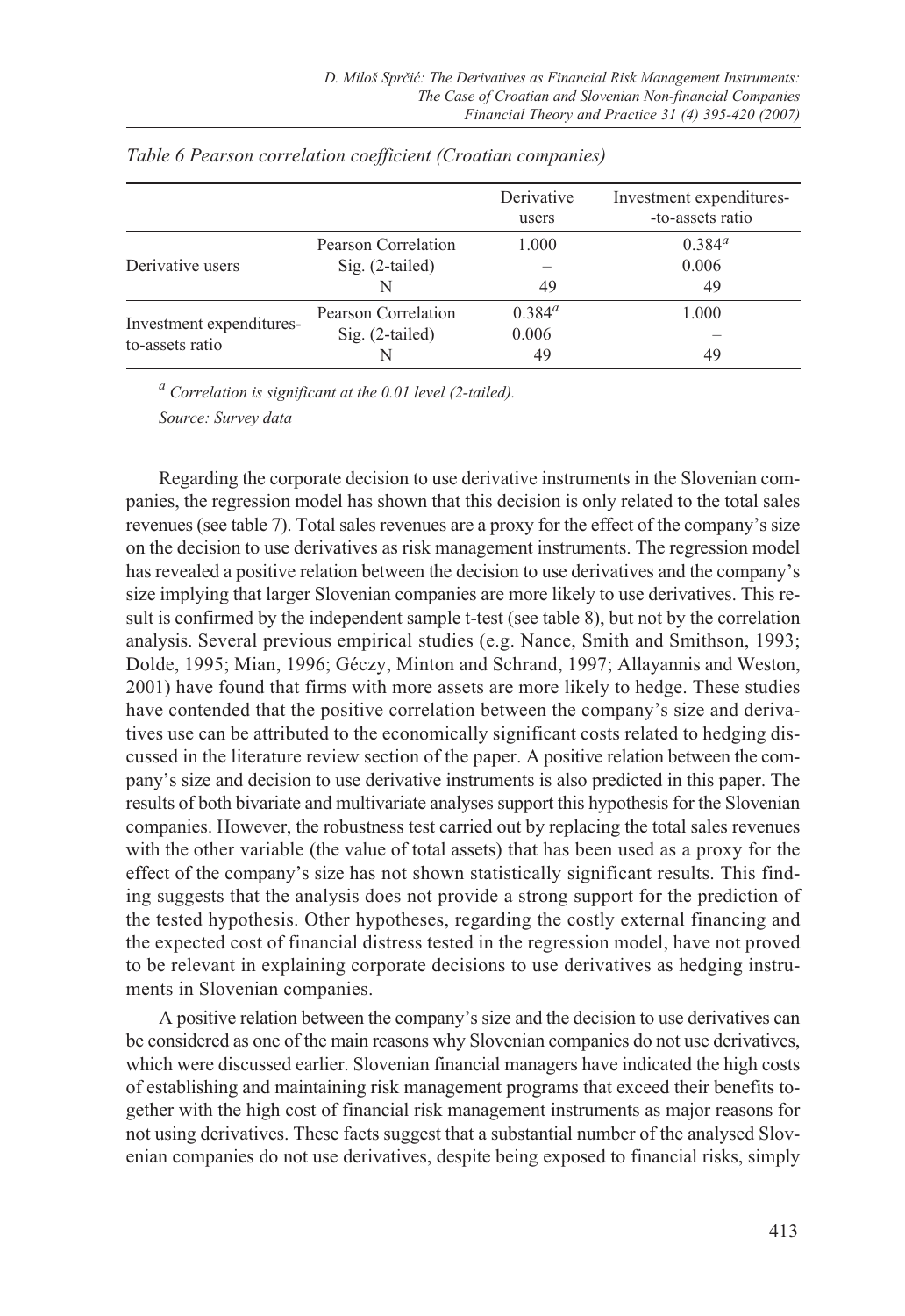because it is not an economically worthwhile activity. It can be concluded that these companies are not large enough, as it is proven that the company's size is a relevant factor in taking decisions to use derivative instruments.

| -2 Log Likelihood                            | 37.506     |                                                                                                                                                   |        |    |              |        |  |
|----------------------------------------------|------------|---------------------------------------------------------------------------------------------------------------------------------------------------|--------|----|--------------|--------|--|
| Goodness-of-fit                              | 35.025     |                                                                                                                                                   |        |    |              |        |  |
| Cox & Snell – $R^2$                          |            | 0.258                                                                                                                                             |        |    |              |        |  |
| Nagelkerke – $R^2$                           |            | 0.356                                                                                                                                             |        |    |              |        |  |
| Hosmer and Lemeshow Goodness-of-fit test     |            |                                                                                                                                                   |        |    |              |        |  |
| df<br>Goodness-of-fit test<br>Chi-Square     |            |                                                                                                                                                   |        |    | Significance |        |  |
|                                              |            | 4.8421                                                                                                                                            |        | 8  |              | 0.7743 |  |
|                                              |            |                                                                                                                                                   |        |    |              |        |  |
| Variable                                     | B          | S.E.                                                                                                                                              | Wald   | df | Sig.         | R      |  |
| SIZE <sub>2</sub>                            | 1,97E-05   | 9.524E-06                                                                                                                                         | 4,2924 | 1  | 0,0383       | 0,2167 |  |
| CM <sub>I2</sub>                             | $-10.6180$ | 7.7012                                                                                                                                            | 1.9010 | 1  | 0.1680       | 0.0000 |  |
| FINCOST <sub>6</sub>                         | 0.0045     | 0.0093                                                                                                                                            | 0.2308 | 1  | 0.6309       | 0.0000 |  |
| Konstanta                                    | $-0.2255$  | 0.7414                                                                                                                                            | 0.0925 | 1  | 0.7610       |        |  |
| No outliers found.                           |            |                                                                                                                                                   |        |    |              |        |  |
| Number of cases included in the analysis: 38 |            | Independent variables: CMI2 – Investment expenditures-to-assets ratio,<br>FINCOST4 – Long-term debt-to-assets ratio, SIZE2 – Total sales revenues |        |    |              |        |  |
|                                              |            |                                                                                                                                                   |        |    |              |        |  |

*Table 7 Multivariate logistic regression results (Slovenian companies)*

*Source: Survey data*

On the basis of the obtained results it can be concluded that the explored hedging rationales have little predictive power in explaining financial risk management decisions both in Croatian and Slovenian companies. We also argue that the characteristics of the Croatian and Slovenian firms could also be found in other South-Eastern European countries and that the findings of this research may act as a baseline from which to generalise. Therefore, the survey results analysed in this paper also suggest a broader comparison across the countries in the region. We believe that similar conclusion regarding the risk management practices and rationales in the Slovenian and Croatian companies could be made for countries like Poland, Czech Republic, Slovakia, Hungary, Rumania, Bulgaria or Serbia. We argue that the non-financial companies in these countries manage financial risks primarily by applying simple risk management instruments such as natural hedging, while in the case of derivatives usage, "plain-vanilla" instruments like forwards and swaps are by far the most important instruments. However, exchange-traded derivatives and structured derivatives are more important in countries that have entered the eurozone, as the European financial market and derivatives market as one of its segments, have developed significantly in recent years.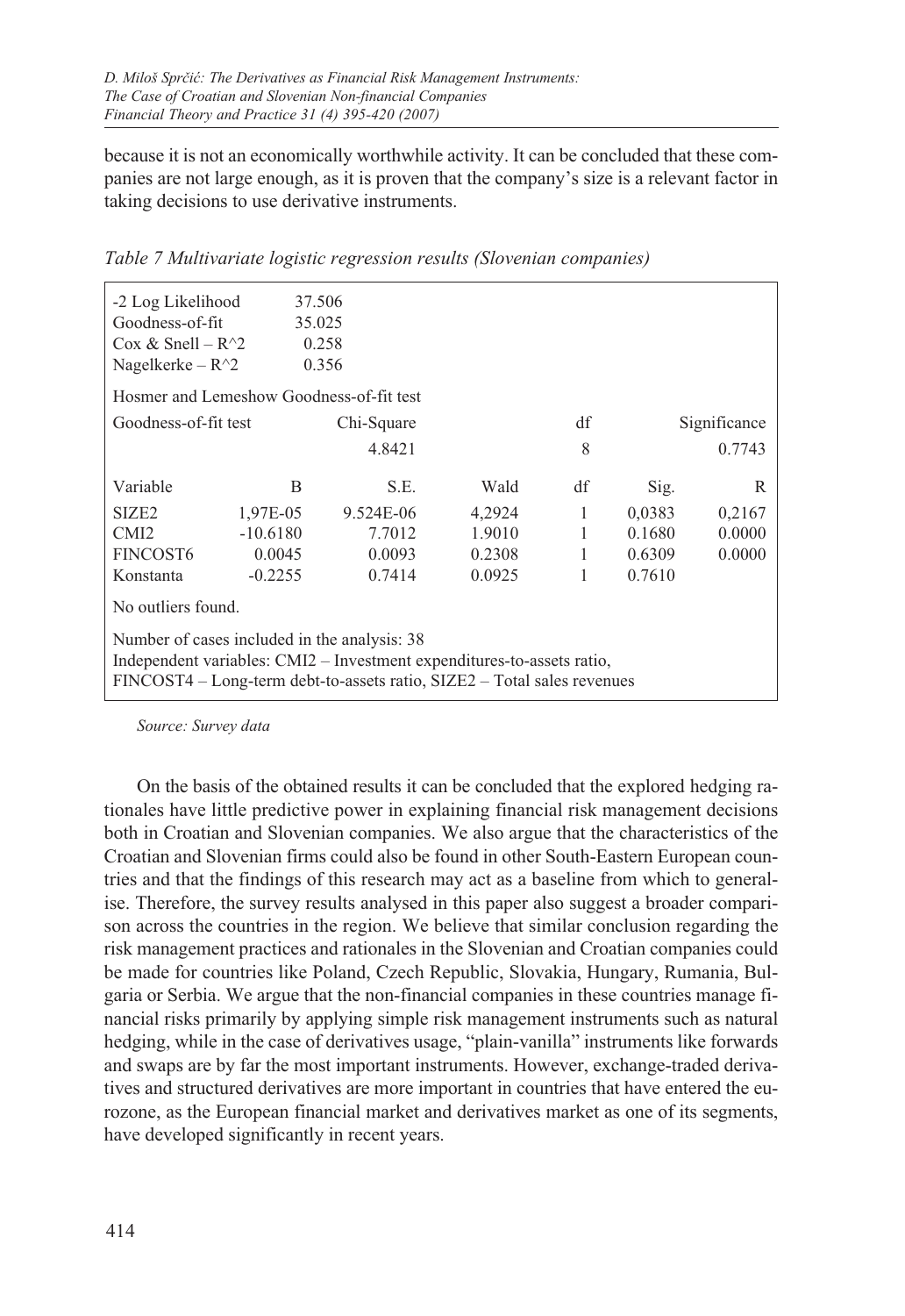|                                                  | Std. Error<br>Mean                                            | 11148.29                      | 66086.05                          |
|--------------------------------------------------|---------------------------------------------------------------|-------------------------------|-----------------------------------|
|                                                  | Deviation<br>Std.                                             | 40195.72                      | 336974.04                         |
| <b>Group Statistics</b>                          | Mean                                                          | 52559.23                      | 190610.81                         |
|                                                  |                                                               | $\frac{13}{ }$                | 26                                |
|                                                  | $\begin{array}{c c c} \text{Use of} & \textbf{N} \end{array}$ | $\frac{1}{2}$                 | Yes                               |
|                                                  |                                                               | revenues<br>Total<br>sales    |                                   |
|                                                  | Sig.<br>(2-tailed)                                            | 0.152                         | 0.049                             |
| t-test for<br>Equality<br>of Means               |                                                               | $-1.462$                      | $-2.060$                          |
|                                                  | Sig.                                                          | 0.081                         |                                   |
| Test for<br>Equality<br>of Variances<br>Levene's | 匞                                                             | 3.221                         |                                   |
|                                                  |                                                               | Equal<br>variances<br>assumed | not assumed<br>Equal<br>variances |
|                                                  |                                                               |                               | Total<br>sales<br>Revenues        |

Table 8: Independent samples t-test (Slovenian companies) *Table 8: Independent samples t-test (Slovenian companies)*

Source: Survey data *Source: Survey data*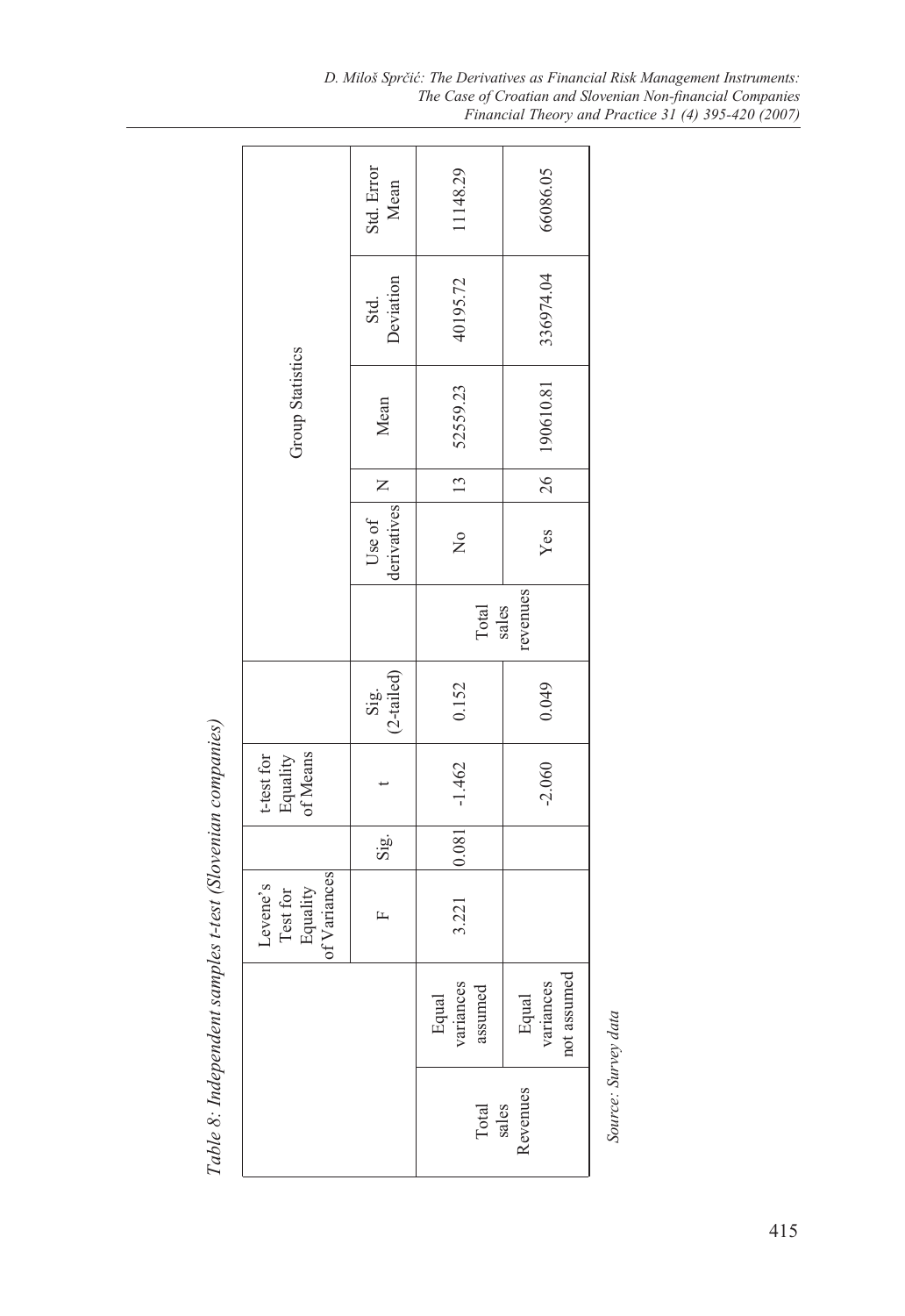One of the most important factors that strongly influenced the European financial market development was the introduction of the euro as one of the last phases of the monetary and economic integration of the European Union. The financial system of the European Union, traditionally described as a bank-based system, is transforming toward a more market-oriented system, much like that in the USA. After the introduction of the euro, individual financial markets merged their powers and transformed the way of doing business (Batten, Fetherston and Szilagyi, 2004). The euro has had a synergic effect on capital that was dispersed in numerous currencies and created one large financial market attractive to investors all around the world. Corporations have started to finance themselves by issuing securities, as the united European financial market has enabled corporations to raise higher amounts of capital than they used to do, due to a broader investors' base (Holder, Sinha and Severiens, 2001). These trends have had a positive effect on the development of the derivative instruments market which has introduced a wider range of new risk management products designed to help corporate managers handle financial risks. In addition to the development of exchange-traded derivatives, there has also been an increase in the volume of OTC derivatives introduced by commercial and investment banks (Foreign Exchange and Derivatives Market in 2004, BIS, 2004; Monetary and Economic Development, OTC derivatives Market Activity, BIS, 2000; 2002; 2005). Therefore, it can be expected that countries like Croatia will develop their own derivative instruments markets and increase the range of financial risk management instruments after they become members of the European Union. This should improve risk the management practices in non-financial companies. Further growth and development of derivative markets will have an impact on the decrease of transaction costs related to the use of derivative instruments, which should make these instruments more available to and feasible for a broader class of companies in different industries. However, it should be mentioned that both Slovenia and especially Croatia are still not integrated enough into the European financial markets. Therefore, it will take time before the EU membership brings positive effects to the financial markets as well as derivative markets development in these countries.

## **5 Conclusion**

On the basis of the survey results, it could be concluded that forwards and swaps are by far the most important derivative instruments in analysed countries. Futures, as representatives of standardised derivatives, together with structured derivatives are more important in the Slovenian than in Croatian companies, and in managing commodity price risk than in managing currency and interest rate risks, while exchange-traded and OTC options are unimportant financial risk management instruments in both countries. The comparative analysis conducted to explore differences between risk management practices in Slovenian and Croatian companies has shown statistically significant evidence that Slovenian companies use all types of derivatives, especially structured derivatives, more intensively than Croatian companies. These findings are consistent with the research prediction that Slovenian companies have more advanced risk management practices than Croatian companies. Amongst the most important reasons why companies do not use derivatives in financial risk management, the Slovenian and Croatian financial managers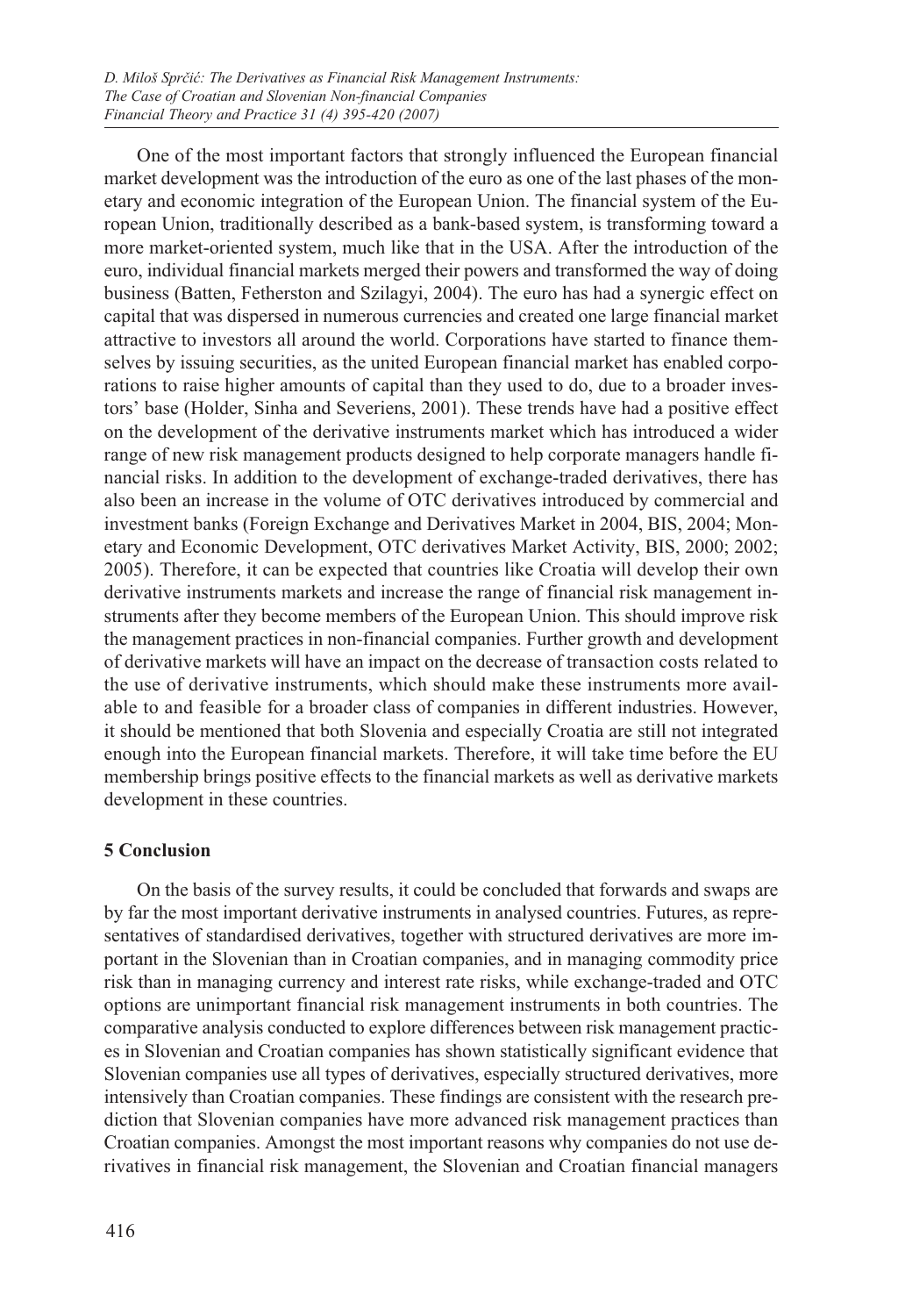have indicated the high costs of establishing and maintaining risk management programs that exceed the their benefits. Slovenian managers are also troubled by the high cost of financial risk management instruments and insufficient exposure to financial risks, while Croatian managers claim that the insufficient and inadequate supply of risk management instruments offered by domestic financial industry is a very important reason why they do not use derivatives.

Research results have also revealed that the explored hedging rationales have little predictive power in explaining financial risk management decisions both in Croatian and Slovenian companies. The evidence based on bivariate and multivariate empirical relations between the decision to use derivatives in Croatian non-financial companies and the expected financial distress costs, costly external financing and company's size, does not support any of the tested hypotheses but one - costly external financing measured by the investment expenditures-to-assets ratio. The statistical analysis conducted for the Slovenian companies has revealed that the decision to use derivatives is only dependent on the size of the company, since a positive relation between the use of derivatives and the size of Slovenian companies has been proven. This supports the informational and transactional scale economies argument that larger firms will be more likely to use derivatives. We also argue that the characteristics of the Croatian and Slovenian firms could also be found in other South-Eastern European countries and that findings of this research may act as a baseline from which to generalise. Therefore, the survey results analysed in this paper also suggest a broader comparison across countries in the region.

Directions for further research stem from the research findings as well as from missed opportunities that indicate avenues for future research. This paper contributes to the existing theory as it indicates the weak predictive power of well-known and accepted hedging rationales for financial risk management behaviour in the Croatian and Slovenian companies. These rationales are deduced from the existing studies conducted in American or Western- European companies. The advantage of this work is that it provides an impetus for further research to move beyond the existing hedging rationales, which have proven inadequate in explaining financial risk management decisions in the Croatian and Slovenian companies. This cannot be accomplished by using the same research methods as those used in this paper. Qualitative methods, such as an indepth explanatory case study type of research, need to be employed because they enable scholars to expand the existing theories or test new ones, and to produce results that can be generalised. As discussed by Spicer (1992), the objective of a case study research is not to draw inferences to a larger population based on sample evidence, but rather to generalise back to the theory. By using the explanatory case study research, new theories which provide a convincing explanation of hedging behaviour should be retained and used in other case studies, while theories offering no such explanations should be modified or abandoned. This kind of approach provides scholars with a deeper understanding of the research problem and offers possible solutions. We believe that the in-depth explanatory case study type of research would enable a more comprehensive analysis of the financial risk management rationales and derivatives usage in the Croatian and Slovenian companies and consequently offer the answers to the questions this paper has left open.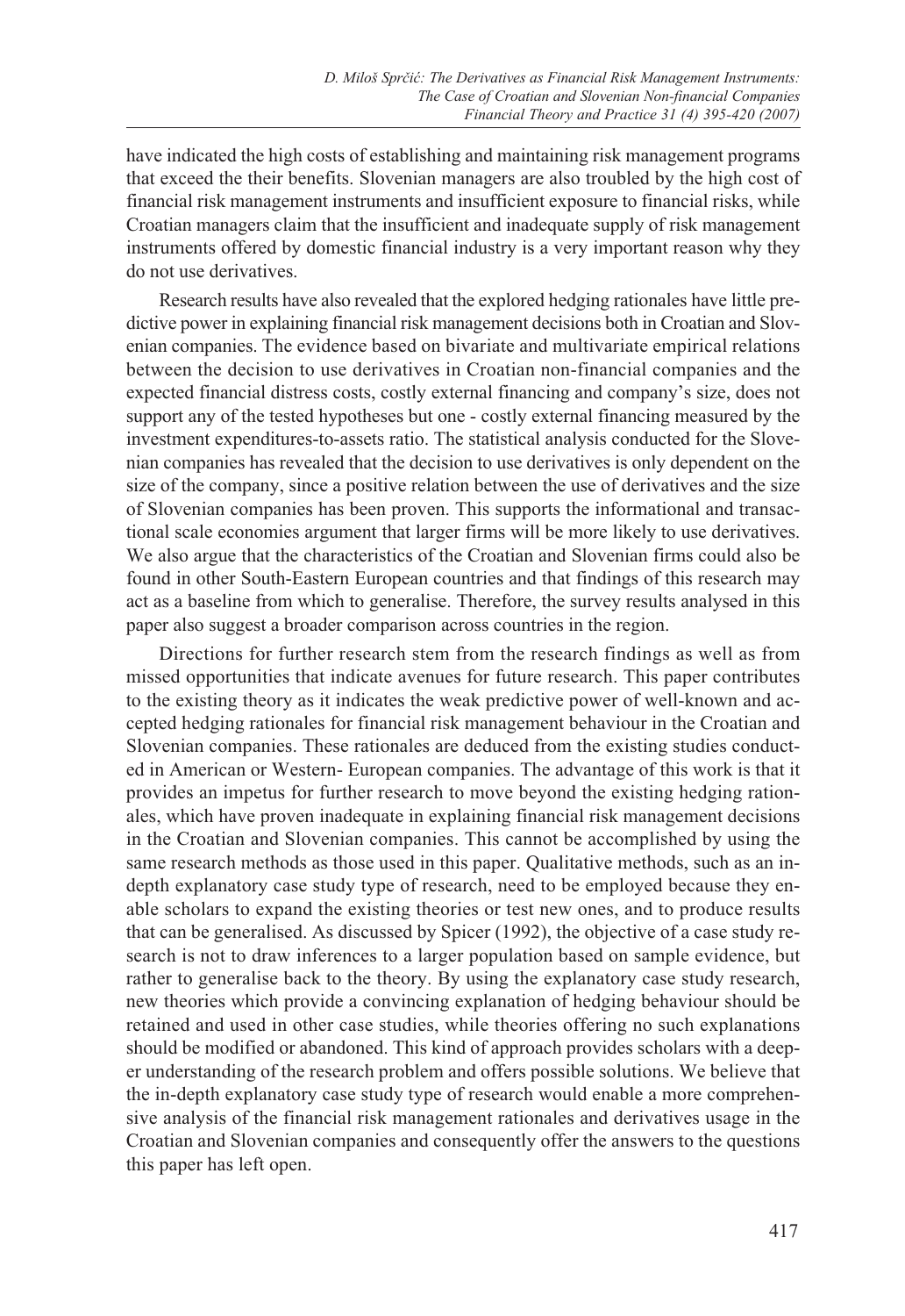#### **REFERENCES**

**Allayannis, G. and Ofek, E., 2001.** "Exchange Rate Exposure, Hedging, and the Use of Foreign Currency Derivatives." *Journal of International Money and Finance*, 20 (2), 273-296.

**Allayannis, G. and Weston, J., 2001.** "The Use of Foreign Currency Derivatives and Firm Market Value." *The Review of Financial Studies,* 14 (1), 243-276.

**Allen, F. and Santomero, A. M., 1998.** "The Theory of Financial Intermediation." *Journal of Banking & Finance*, 21 (11), 1461-1485.

**Allison, P. D., 1999.** "Comparing Logit and Probit Coefficients across Groups." *Sociological Methods and Research*, 28 (2), 186-208.

**Batten, J. A., Fetherston, T. A. and Szilagyi, P. G., 2004.** *European Fixed Income Markets: Money, Bond and Interest Rate Derivatives.* New York: John Wiley & Sons, Ltd.

**Bessembinder, H., 1991.** "Forward Contracts and Firm Value: Investment Incentive and Contracting Effects." *The Journal of Financial and Quantitative Analysis,* 26 (4), 519-532.

**Bodnar, G. M., Hayt, G. S. and Marston, R. C., 1998.** "1998 Wharton Survey of Derivatives Usage by US Non-Financial Firms." *Financial Management*, 27 (4), 70-91.

**Bryman, A. and Cramer, D., 1997.** *Quantitative Data Analysis.* London; New York: Routledge.

**Campbell, T. S. and Kracaw, W. A., 1987.** "Optimal Managerial Incentive Contracts and the Value of Corporate Insurance." *Journal Of Financial And Quantitative Analysis*, 22 (3), 315-328.

**Cummins, J. D., Phillips, R. D. and Smith, S. D., 2001.** "Derivatives and Corporate Risk Management: Participation and Volume Decisions in the Insurance Industry." *The Journal of Risk and Insurance*, 68 (1), 51-91.

**DeMarzo, P. M. and Duffie, D., 1991.** "Corporate Incentives for Hedging and Hedge Accounting." *Review of Financial Studies*, 8 (3), 743-771.

**Dobson, J. and Soenen, L., 1993.** "Three Agency-Cost Reasons for Hedging Foreign Exchange Risk." *Managerial Finance,* 19 (6), 35-44.

**Dolde, W., 1995.** "Hedging, leverage and primitive risk." *Journal of Financial Engineering*, 4 (2), 187-216.

**EIU, 2006.** *The Economist Intelligence Unit Limited Publications: Slovenia Review 2005.* [online]. Available from: [http://www.eiu.com].

**Froot, K. A., Scharfstein, D. S. and Stein, J. C., 1993.** "Risk Management: Coordinating Corporate Investment and Financing Policies." *Journal of Finance*, 48 (5), 1629-1658.

**Froot, K. A., Scharfstein, D. S. and Stein, J. C., 1994.** "A framework for risk management." *Harvard Business Review,* 72 (6), 91-102.

**Gay, G. D. and Nam, J., 1998.** "The underinvestment problem and corporate derivatives use." *Financial Management*, 27 (4), 53-69.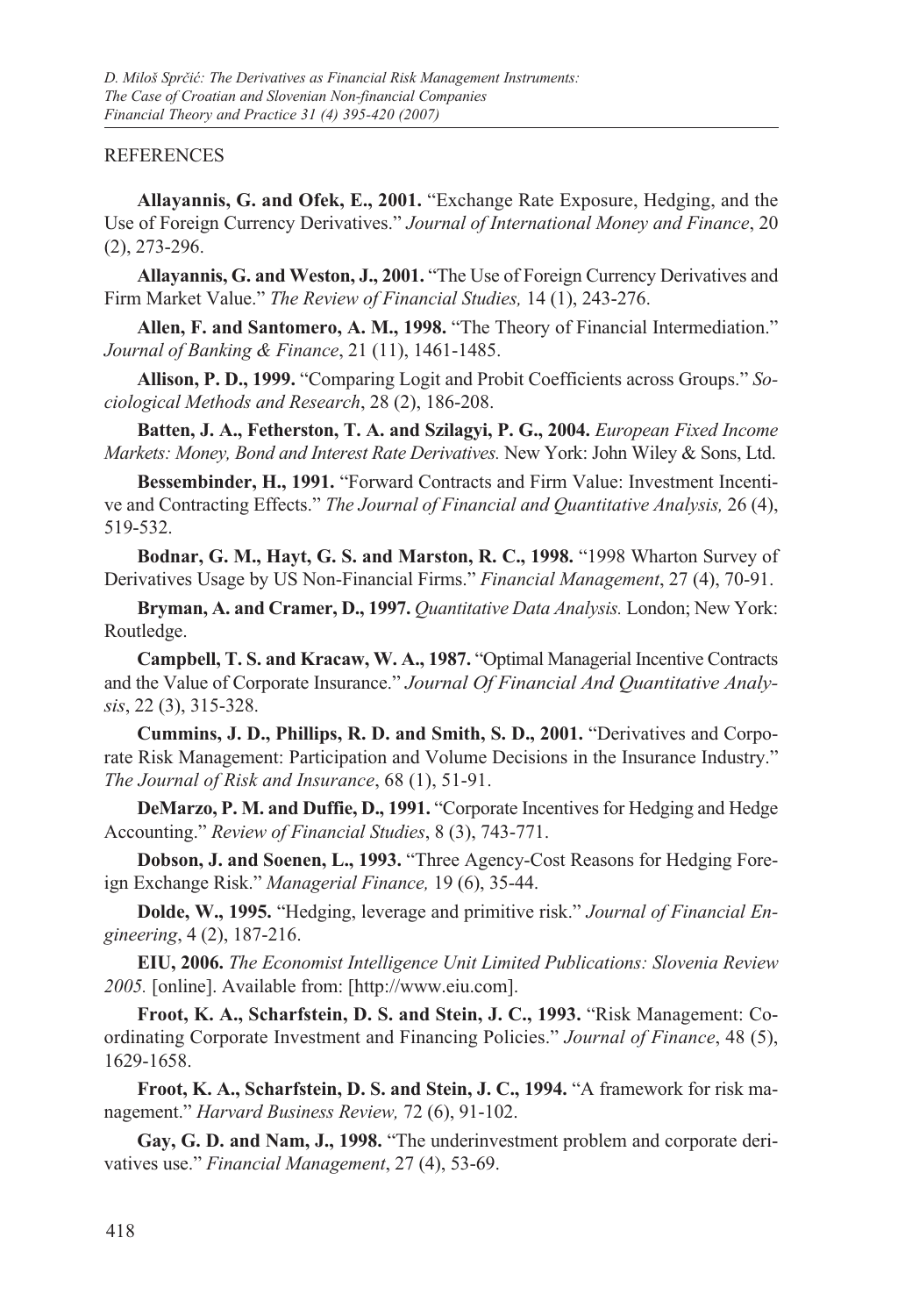**Geczy, C., Minton, B. A. and Schrand, C., 1997.** "Why Firms Use Currency Derivatives." *Journal of Finance*, 52 (4), 1323-1354.

**Haushalter, D., Randall, H. A. and Lie, E., 2002.** "Price Uncertainty and Corporate Value." *Journal of Corporate Finance: Contracting, Governance and Organization*, 8 (3), 271-86.

**Haushalter, G. D., 2000.** "Financing Policy, Basis Risk, and Corporate Hedging: Evidence from Oil and Gas Producers." *The Journal of Finance*, 55 (1), 107-152.

**Holder, M., Sinha, A. K. and Severiens, J. T., 2001.** "The Euro and Capital Market Integration: Are We There Yet?" *Managerial Finance*, 27 (9), 18-28.

**Hoshi, T., Kashyap, A. and Scharfstein, D., 1991.** "Corporate Structure, Liquidity, and Investment: Evidence from Japanese Industrial Groups." *Quarterly Journal of Economics*, 106 (1), 33-60.

**Hosmer, D. and Lemeshow, S., 1989**. *Applied Logistic Regression*. New York: John Wiley & Sons, Ltd.

**Hoyt, R. E. and Khang, H., 2000.** "On the Demand for Corporate Property Insurance." *The Journal of Risk and Insurance*, 67 (1), 91-107.

**Hu, H. T. C., 1995.** "Hedging expectations: 'Derivatives reality' and the law and finance of corporate objectives." *Texas Law Review*, 73 (3), 985-1040.

**Hu, H. T. C., 1996.** "Behind the Corporate Hedge: Information and the Limits of "Shareholder Wealth Maximization". *Bank of America, Journal of Applied Corporate Finance,* 9 (3), 39-53.

**Lintner, J., 1965.** "Security prices, risk and maximal gains from diversification." *Journal of Finance*, 20 (4), 587-615.

**Mayers, D. and Smith, C. W. Jr., 1982.** "On the Corporate Demand for Insurance." *The Journal of Business*, 55 (2), 281-296.

**Mello, A. S. and Parsons, J. E., 2000.** "Hedging and Liquidity." *The Review of Financial Studies*, 13 (1), 127-153.

**Menard, S., 2001.** *Applied Logistic Regression Analysis.* Thousand Oaks, CA: Sage Publications.

**Mian, S., 1996.** "Evidence on Corporate Hedging Policy." *Journal of Financial and Quantitative Analysis*, 31 (3), 419-439.

**Minton, B. A. and Schrand, C., 1999.** "The impact of cash flow volatility on discretionary investment and the cost of debt and equity financing." *Journal of Financial Economics*, 54 (3), 423-460.

**Modigliani, M. and Miler, M., 1958.** "The Cost of Capital, Corporate Finance and Theory of Investment." *The American Economic Review*, 48 (3), 261-297.

**Monetary** and Economic Development, OTC Derivatives Market Activity, 2000, 2002, 2005. Basel: Bank for International Settlements.

**Mossin, J., 1966.** "Equilibrium in a Capital Asset Market." *Econometrica*, 34 (4), 768-783.